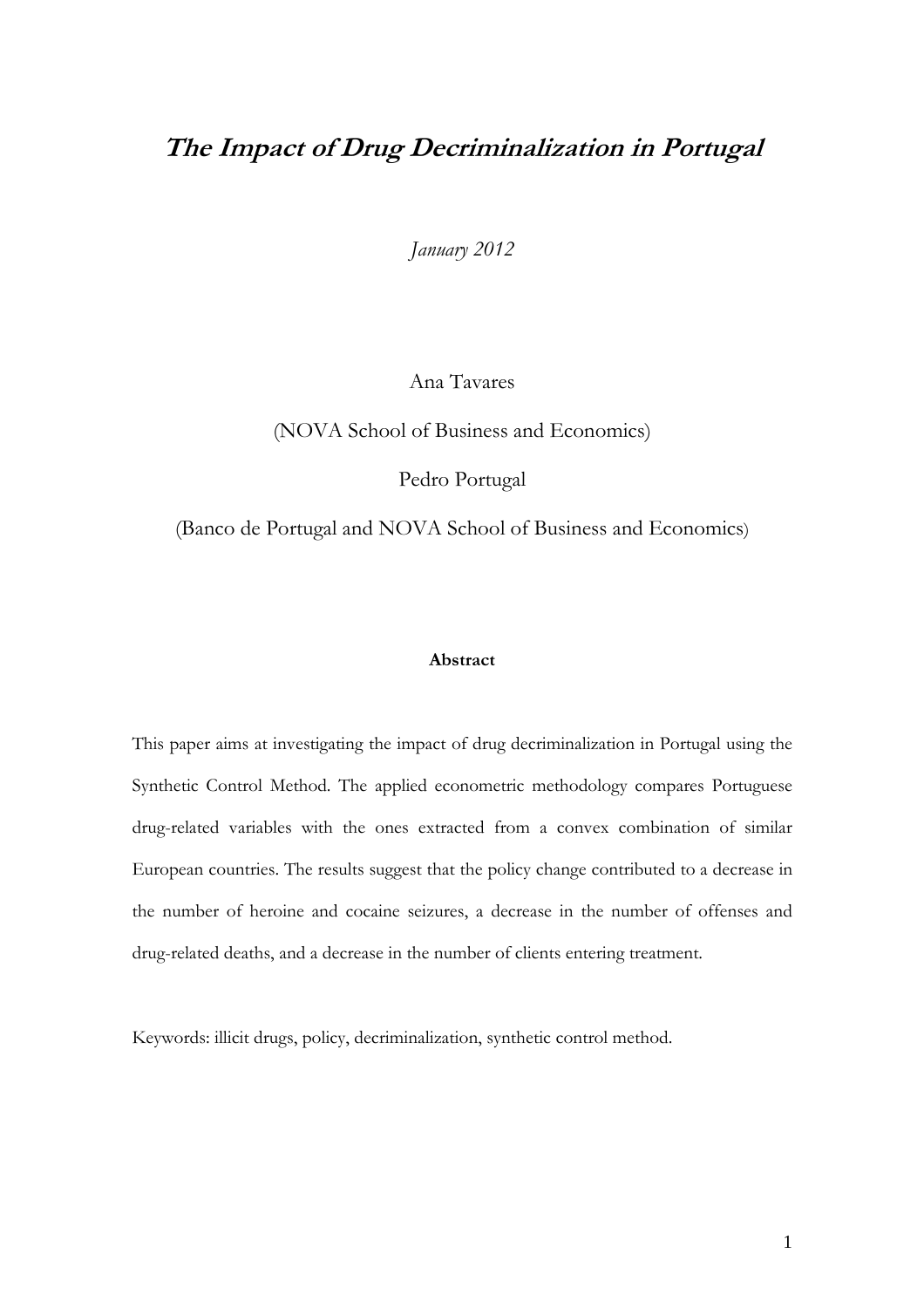*"The evidence from Portugal since 2001 is that decriminalisation of drug use and possession has benefits and no harmful sideeffects"* 

The Economist, August, 2009

*"In most respects, the law seems to have worked: serious drug use is down significantly, particularly among young people; the burden on the criminal-justice system has eased; the number of people seeking treatment has grown; and the rates of drug-related deaths and cases of infectious diseases have fallen."* 

The New Yorker, October, 2011

#### **1. Introduction**

The economics of illicit drugs is, according to Van Ours and Pudney (2006), the area where the distance between economic research and economic policy is perhaps the greatest. The major reason for this lies in the lack of reliable data inherent in the illegal nature of drugs. Still, economists' contribution is precious in order to bring an evidence-based analysis to the discussion. In particular, economic concepts and analytical tools can be very useful in terms of policy design as this paper demonstrates by evaluating the impact of drug decriminalization in Portugal.

On the 22nd of April 1999, the Council of Ministers approved the National Strategy for Fight against Drugs, which delineated 13 strategic options in accordance to its core values and objectives, one of them being the decriminalization of consumption, possession and purchase of illicit drugs for personal consumption. The decriminalization law itself was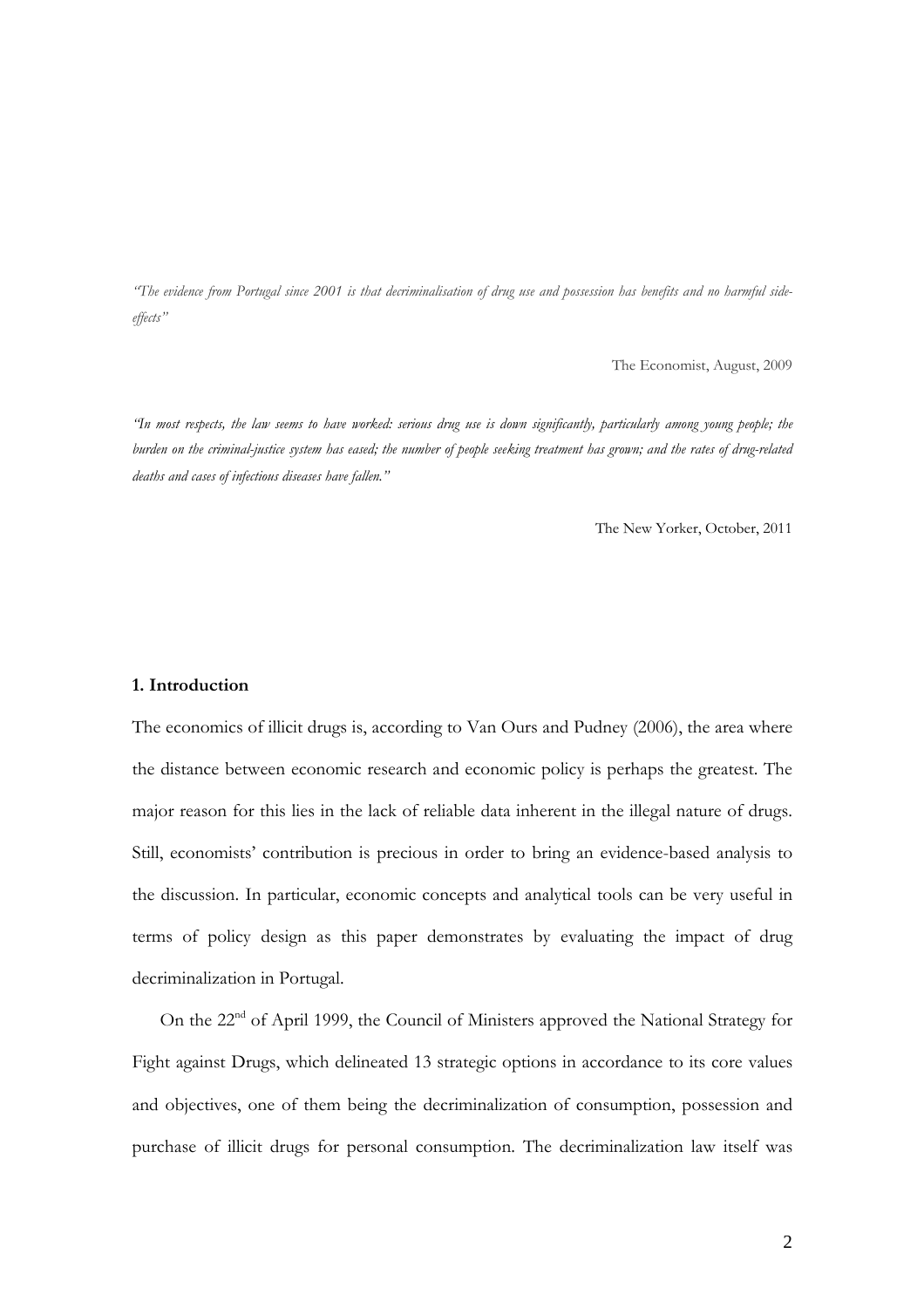then approved by the Parliament on 29 November 2000 according to law number 30/2000 and was implemented on 1 July 2001. It states that use, purchase and possession for use of any illicit drugs (hard or soft), in public or in private, not exceeding the average quantity required for 10 days of individual consumption is no longer to be considered a criminal offense, but rather an administrative one. Any amount greater than this is considered drug trafficking and continues to be prosecuted as a criminal offense.

Portugal is the only EU member state so far that has dared to explicitly declare the decriminalization of drug usage. In the other states a less liberal legal framework is predominant: either it is criminalized or, as in most countries, it has been depenalized, particularly for personal cannabis use. Nevertheless, legalization is far beyond the scope of any country's discussion.

It is essential to distinguish depenalization from decriminalization. In plain words, depenalization comprises a criminal offense but no penal sanctions (imprisonment cannot be imposed), whereas decriminalization means a certain conduct is prohibited but sanctions do not fall within criminal law.

Along with the legal change, the overall attitude towards the Portuguese drug problem has shifted from a punitive approach to a comprehensive public health-oriented approach, where prevention and treatment are core concerns. Offenders are now sent to "Commissions for Dissuasion of Drug Addiction" responsible for adjudicating administrative drug offenses and imposing sanctions (fines and others). Legal proceedings are temporarily suspended if the offender has no previous record of drug offense and is considered non-addict or, alternatively, if the offender is a drug addict but agrees to undergo treatment. Clearly the orientation of the commissions is to encourage dependent drug users to pursue treatment and not to punish their behaviour, which previously was very stigmatized and contributed for their fear of seeking help.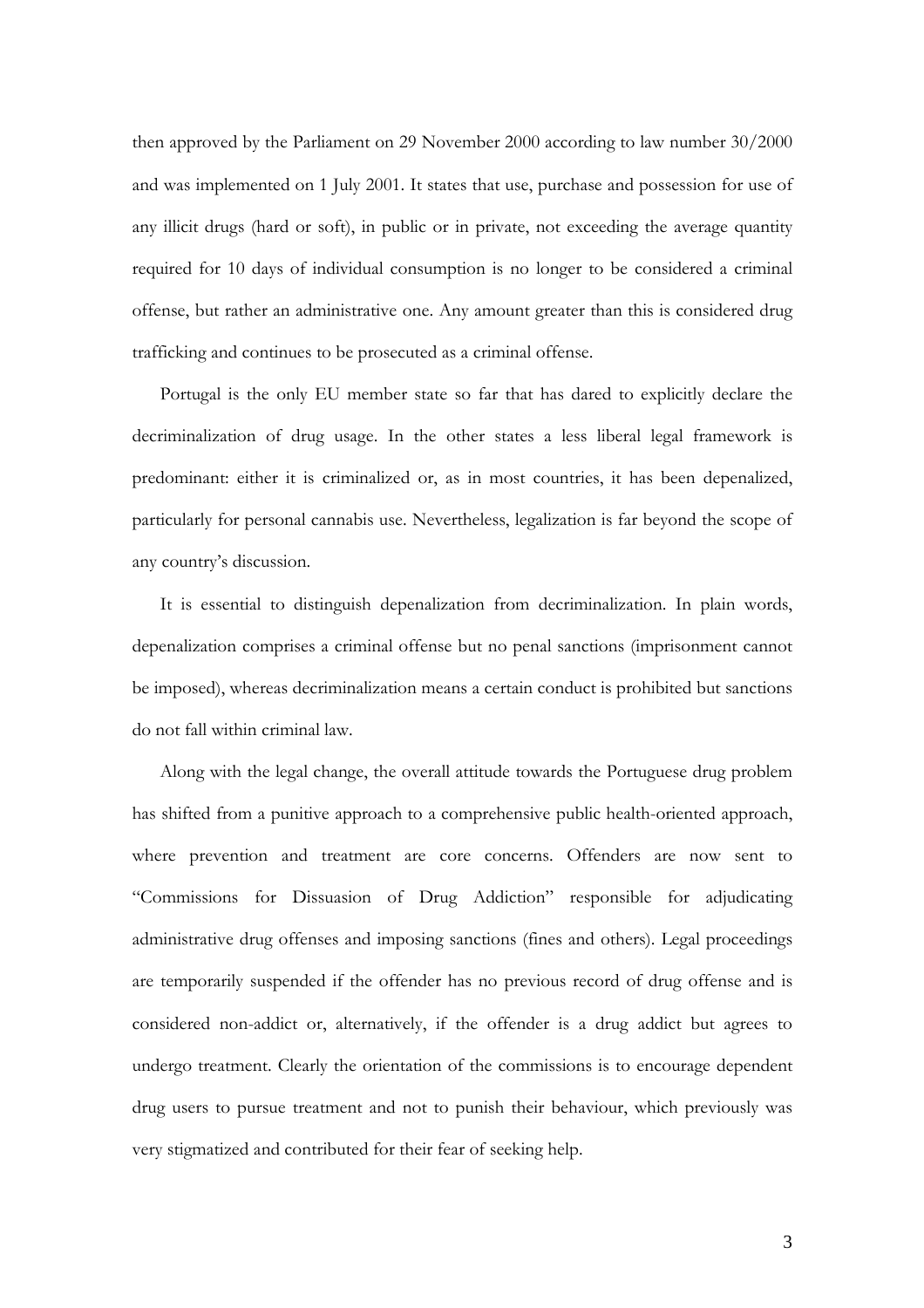The current paper aims at studying the impact of this policy change in Portugal, using a novel econometric estimation methodology called the Synthetic Control Method, proposed by Abadie and Gardeazabal (2003). Even though the effect of such a policy can only be observed in the long-run, it is possible to perform a meaningful analysis after 9 years of the implementation.

WE begin with a brief literature review on the subject, which will be followed by a careful explanation of the methodology. Section 4 describes the dataset and section 5 is devoted to the estimation and inference. In the conclusion the main empirical results are summarized.

#### **2. Literature Review**

Most studies on illicit drugs concern the demand side of the market because the difficulty in collecting reliable data is even greater when it comes to the supply side and the market structure. One of the main contributions of economic analysis of behaviour on the demand side is the Becker-Murphy (1988) theory of rational addiction, which states that behaviour is the result of intertemporal choices, where the addictiveness of goods contributes to a higher effect of past consumption on current consumption. In fact, the addictiveness and illegality associated with illicit drugs is what makes this area of study so interesting. It forces the economist to departure from conventional economic theories of behaviour and standard market dynamics, and to develop new models. Policy design in particular needs urgent contribution from the economists since it is usually the responsibility of the law and health authorities who lack rigorous analytical tools and economic intuition. But let me summarize what the literature has covered so far on drug policy matters, namely regarding the discussion about the effects of decriminalization.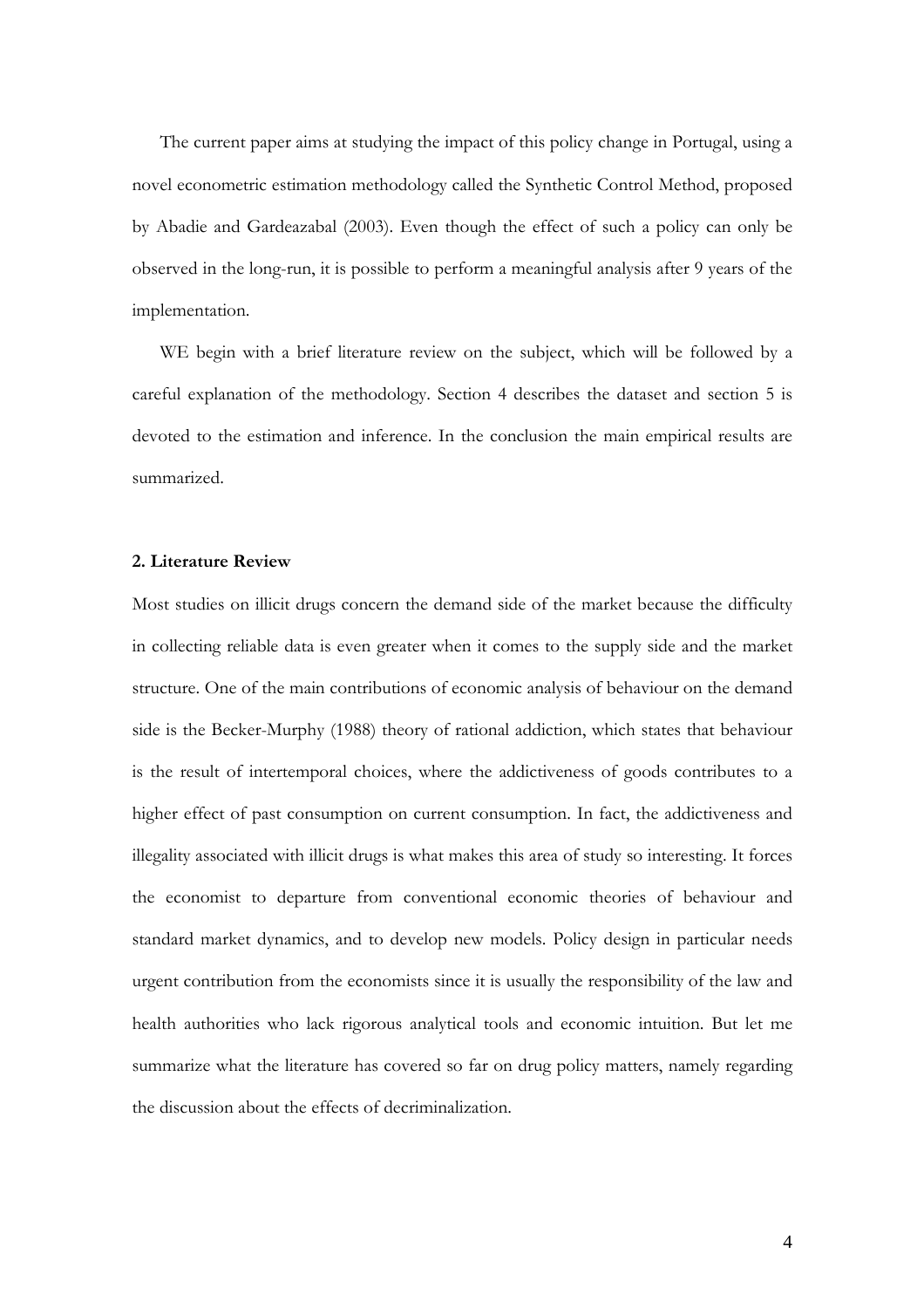International evidence does not suggest a clear-cut impact of drug policy on the prevalence of drug use. It is unknown whether drug criminalization or decriminalization policies contribute to lower drug usage rates. However, according to Mazerolle at al. (2006), enforcement of drug laws may have effects in reducing the harm associated with drug markets. Thus, drug policy is far from being irrelevant.

Reinarman at al. (2004) sought to determine the relevance of policy concerning cannabis. They compared experienced cannabis users in two cities with opposing policies: Amsterdam (where it is decriminalized) and San Francisco (where it is criminalized), and they found no evidence that either decriminalization increases cannabis use or that criminalization decreases cannabis use.

Also in Italy, where drug policy has changed its degree of tolerance several times since 1975, the trend of drug use is increasing, apparently non-responsive to legislation (Solivetti 2001).

MacCoun and Reuter (1997, 2001) analyse the evidence on marijuana decriminalization in the United States, Australia and the Netherlands. They find no evidence that higher marijuana use is associated with decriminalization. Still, regarding the Netherlands, they do conclude that the commercialization of cannabis has contributed to an increase in use.

A study about the UK drug policy ceases to reach a satisfying conclusion either and it refers to the importance of social and cultural factors. Furthermore, it registers higher rates of overall and problematic drug use than both Sweden and the Netherlands, which have two totally contrasting approaches towards drug policy (Reuters and Stevens, 2007).

Regarding the Portuguese case, Greenwald (2009) conducted an extensive report concluding that drug decriminalization has caused no harm and, if anything, it has improved the situation. Indeed, empirical data shows lower lifetime prevalence rates in the post-decriminalization period for almost every category of drug and for several age groups.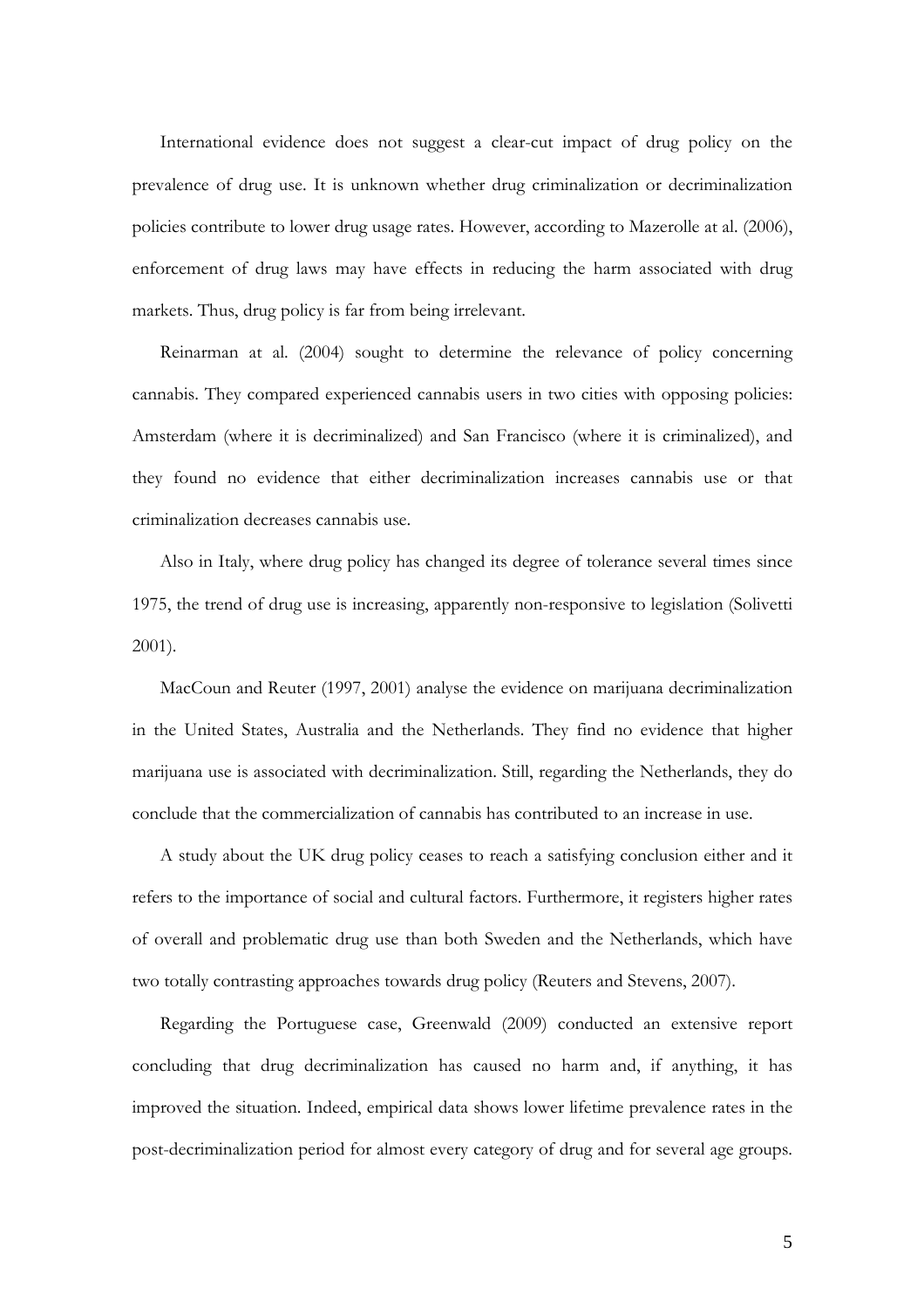Moreover Greenwald refers to the declining trends for drug-related pathologies, namely the number of deaths due to drug usage and the number of drug users among newly infected HIV-positive individuals.

A report by Hughes and Stevens (2007) mentions the decrease of the burden on the criminal justice system as an advantage of drug decriminalization in Portugal. Not punishing drug possession as a penal sanction lowered significantly the costs of having police officers, lawyers and courts dealing with these issues as well as the costs of imprisoning drug offenders. However, while judicial costs decreased, other costs associated with treatment and prevention increased. The new heath-based approach basically changed the allocation of public expenditure to drug issues, which were directed to the creation of the system of referral to the "Commissions for Dissuasion of Drug Addiction", to the construction of new treatment facilities and to prevention campaigns among others.

# **3. Methodology**

What the literature on drug policy effects has covered so far is based on careful comparative case studies. Researchers compare the outcome of relevant variables before and after a certain reform is implemented in a country and then extend the comparison to other countries with similar characteristics. The problem with this kind of approach is the lack of accuracy. The data can easily be contaminated by other factors like the natural trends of the outcome variables, the interaction with other policies, the social and economic performance of the country, etc.

The aim of this paper is to disentangle the effect of the decriminalization of drugs in Portugal using the Synthetic Control Method (SCM) for comparative case studies. This method was developed by Abadie and Gardeazabal (2003) to investigate the economic cost of conflict using the Basque country as a case study, and it was further extended by Abadie,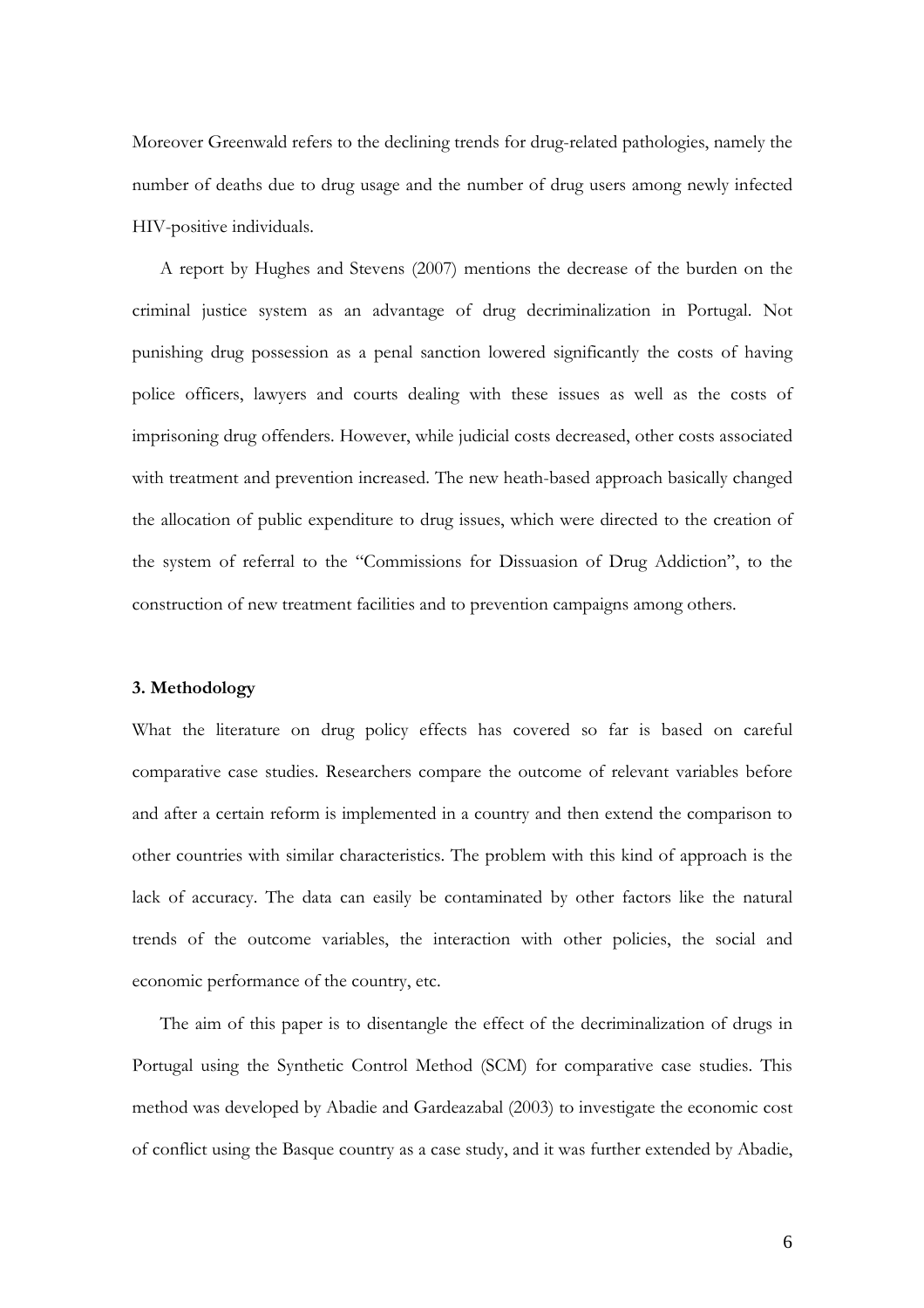Diamond and Hainmueller (2009) in order to estimate the effect of Proposition 99, California's tobacco control program. The advantage of this method is to allow for the impact of unobservable country heterogeneity to vary with time, whereas the usual difference-in-difference (fixed effects) estimation does not.

In this study, the SCM will tell us with a reasonable degree of certainty whether decriminalizing drugs in Portugal had a significant impact in a number of outcome variables. First, WE construct what is called a synthetic control region: a weighted combination of European countries that best resembles the Portuguese characteristics before the implementation of drug decriminalization in 2001. Then, WE compare the verified outcomes of the relevant variables in Portugal in the post-decriminalization period with the ones that would have been observed in the artificial Portugal where no intervention has occurred. Finally, the difference between the two outcome trends will reveal the true impact of the policy change.

A formal description of the method is presented in the following model.<sup>1</sup> Suppose we have information about  $(J+1)$  countries: the *J* stands for the "donor pool", all the potential control countries, and the 1 refers to the treatment unit. The dataset comprehends *T* periods and the intervention occurs at period  $T_0$  ( $1 \le T_0 < T$ ).

Let  $Y_i^N$  be the outcome variable of interest for country *i* in period *t* in the absence of the policy intervention and  $Y^I_{ii}$  the corresponding value for the treated country during the implementation period  $[T_0 + 1, T]$ . Assuming that the intervention has no effect on the outcome before the implementation period  $(Y_i^I = Y_i^N)$  $Y_i^I = Y_i^N$ , which implicitly assumes that an intervention implemented in the treated country has no effect on the outcomes of the

 $\overline{a}$ 

<sup>&</sup>lt;sup>1</sup> Here we closely follow the description provided by Abadie, Diamond and Hainmueller (2009).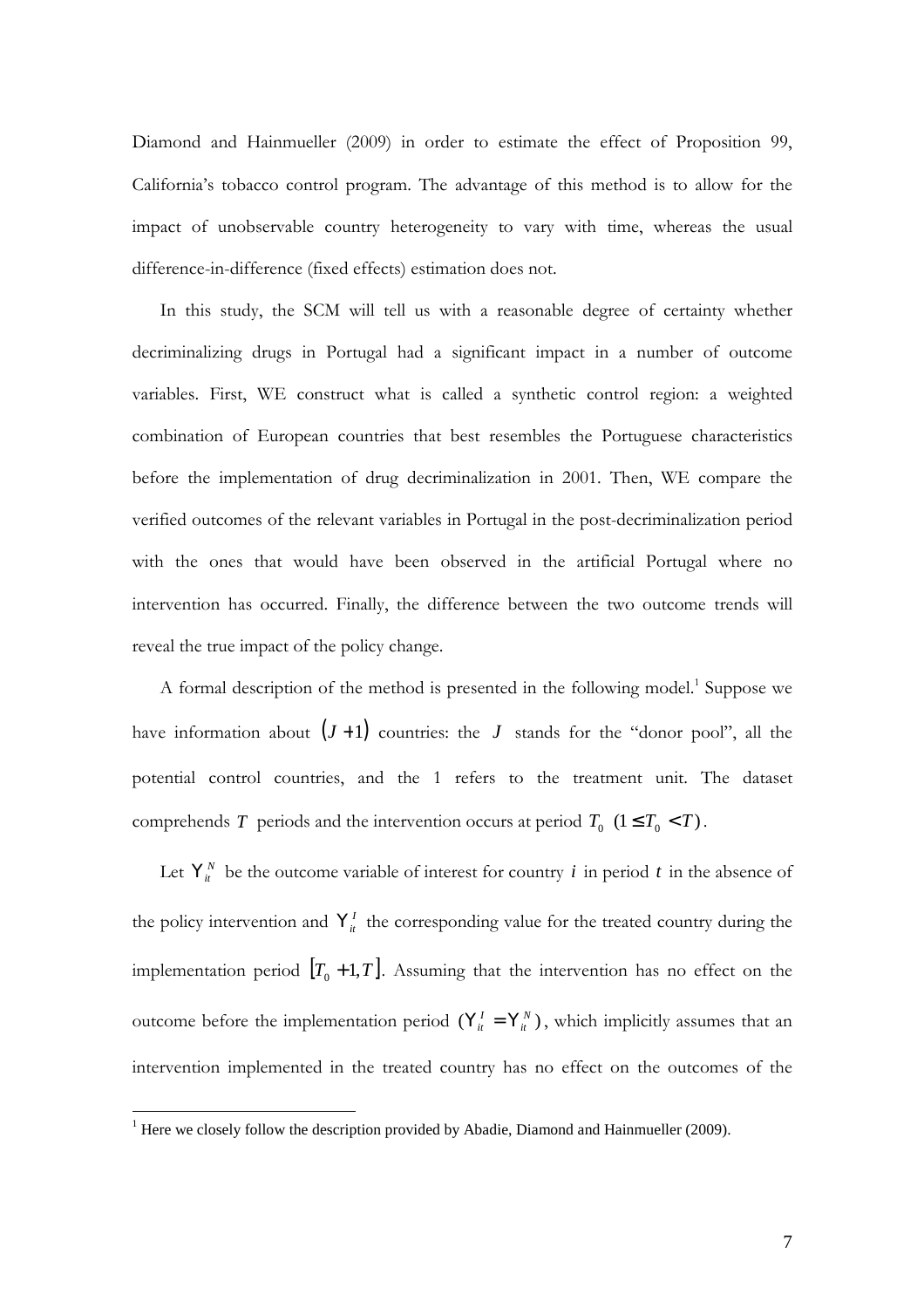untreated countries, we can define  $\alpha_{ii} = Y_i^I - Y_i^N$  as the effect of the intervention for country *i* in period *t* .

Therefore, the observed outcome  $Y_i$  for country *i* in period *t* can be expressed as:

.

$$
Y_{it} = Y_{it}^{N} + \alpha_{it} D_{it}, \text{ with } D_{it} = \begin{cases} 1 & ,if \ i = 1 \ and \ t > T_{0} \\ 0 & , otherwise \end{cases}
$$

If  $i = 1$  is our treatment unit, we want to estimate:  $\alpha_{1t} = Y_{1t}^I - Y_{it}^N$ .  $Y_{1t}^I$  is observed, so we just need to estimate  $Y_i^N$ . This is specified by the following factor model:

$$
Y_{it}^N = \delta_t + \theta_t Z_i + \lambda_t \mu_i + \varepsilon_{it},
$$

where  $\delta_t$  is an unknown common factor with constant factor loadings on all countries;  $\theta_t$ is a  $(1 \times r)$  vector of unknown parameters;  $\mathbf{Z}_i$  is a  $(r \times 1)$  vector of observed covariates;  $\lambda_t$ is a  $(1 \times F)$  vector of unobserved common factors;  $\mu_i$  is a  $(F \times 1)$  vector of unknown factor loadings; and the error terms are the unobserved transitory shocks at the country level with zero mean.

The proposed estimator of 
$$
\alpha_{ii}
$$
 is  $\hat{\alpha}_{ii} = Y_{1t} - \sum_{j=2}^{J+1} w_j^* Y_{ii}$ , for  $t \in \{T_0 + 1, ..., T\}$  where  $w_j^*$ 

denotes the optimal weight of unit  $j$ , and the counterfactual situation for the treated country in the post-treatment period is a linear combination of the outcomes of the potential controls:  $\mathbf{\hat{Y}}_{1t}^{N} = \sum^{J+1}$ =  $\hat{\mathbf{Y}}_{1t}^{N} = \sum w_{i}^{*} \mathbf{Y}$ 1 2 \*  $\hat{\mathbf{Y}}_{1t}^{N}=\sum_{\mathbf{Z}}^{J}$ *j jtj*  $V_{t}^{N} = \sum w_{j}^{*} Y_{jt}$ .

The estimator  $\hat{\mathbf{Y}}_{1t}^{N}$  is unbiased if  $w^*$  is chosen to minimize the distance between  $\mathbf{X}_1$ and  $X_0$ :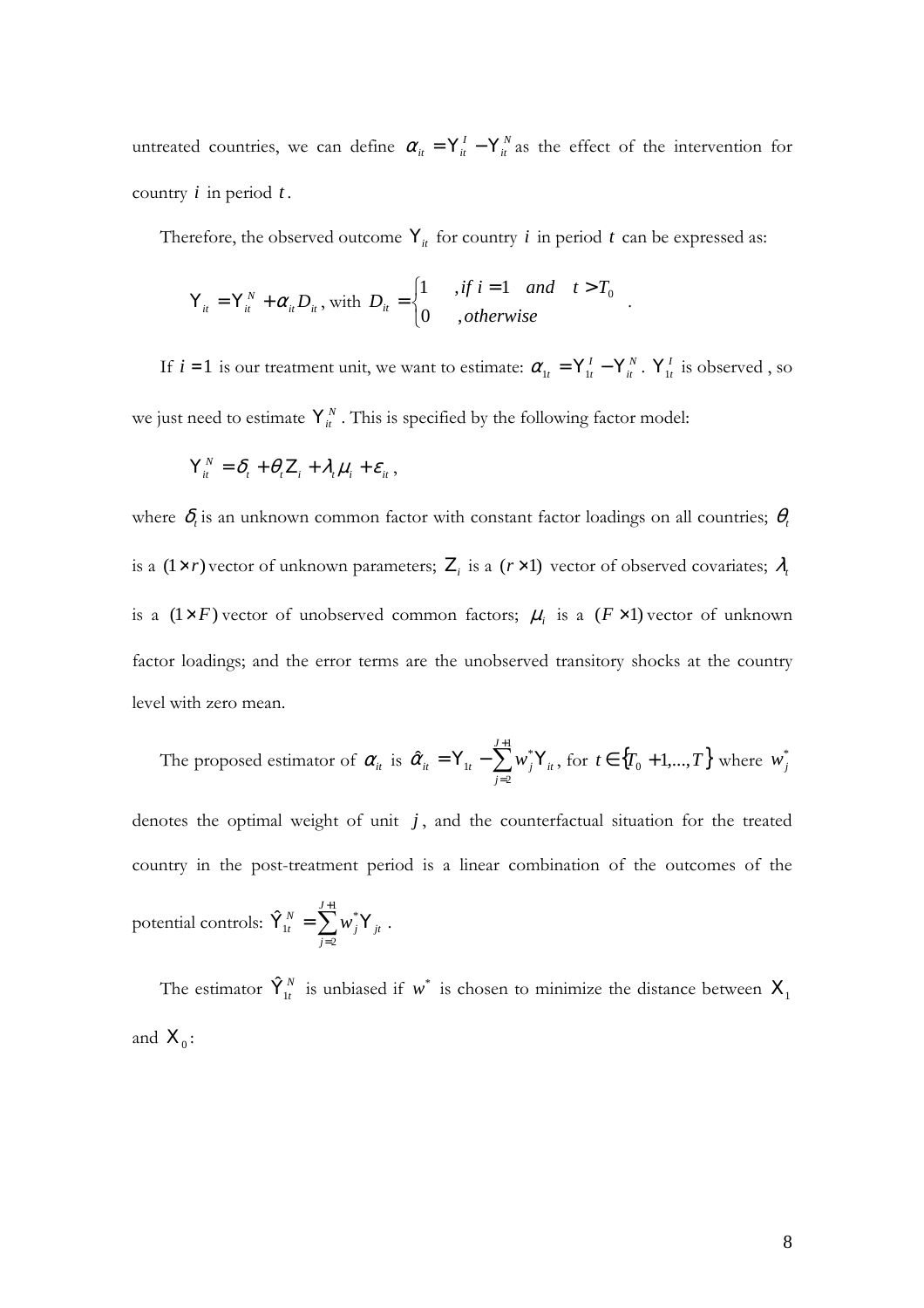$$
Min||X_1 - X_0W||v = \sqrt{(X_1 - X_0W)'V(X_1 - X_0W)}
$$
  
w  
s.to: 
$$
\begin{cases} w_2 \ge 0, ..., w_{J+1} \ge 0\\ w_2 + ... + w_{J+1} = 1 \end{cases}
$$

where:

 $X_1 = (Z_1, \overline{Y}_1^{K_1}, ..., \overline{Y}_1^{K_M})'$  is a  $(k \times 1)$  vector of pre-treatment characteristics of the exposed country;

 $X_0$  is a  $(k \times J)$  matrix of pre-treatment characteristics of the unexposed countries, where the  $j^{\textit{th}}$  column is just  $(Z_j^{'}, \overline{Y}_j^{K_1}, ..., \overline{Y}_j^{K_M})'$  $Z^{\dagger}_{j}$ ,  $\overline{Y}^{K_{1}}_{j}$ , ...,  $\overline{Y}^{K_{M}}_{j}$  )' and  $j = 2,..., J + 1$ ;

 $K_1, \ldots, K_M$  are  $(T_0 \times 1)$  vectors corresponding to M linear combinations of pretreatment outcomes;

$$
\begin{aligned}\n\sum_{j=2}^{J+1} w_j^* \overline{Y}_j^{K_1} &= \overline{Y}_1^{K_1}, \dots, \sum_{j=2}^{J+1} w_j^* \overline{Y}_j^{K_M} = \overline{Y}_1^{K_M}; \\
\sum_{j=2}^{J+1} w_j^* Z_j &= Z_1;\n\end{aligned}
$$

 $W = (w_2,..., w_{J+1})$  is a ( $J \times 1$ ) vector corresponding to the weights attributed to each of the untreated countries and respecting the constraints of the optimization problem (nonnegative and summing up to 1);

*V* is a  $(k \times k)$  diagonal and positive semi-definite matrix reflecting the relative importance of each of the K variables.

Because the discrepancy between  $Y_{1t}^I$  and  $Y_{it}^N$  might solely be a result of chance or of the inability of the method, a "placebo study" or "falsification test" is performed in the end. It consists in iteratively running the SCM to each and every country in the donor pool where no decriminalization was implemented. After placing Portugal in the donor pool,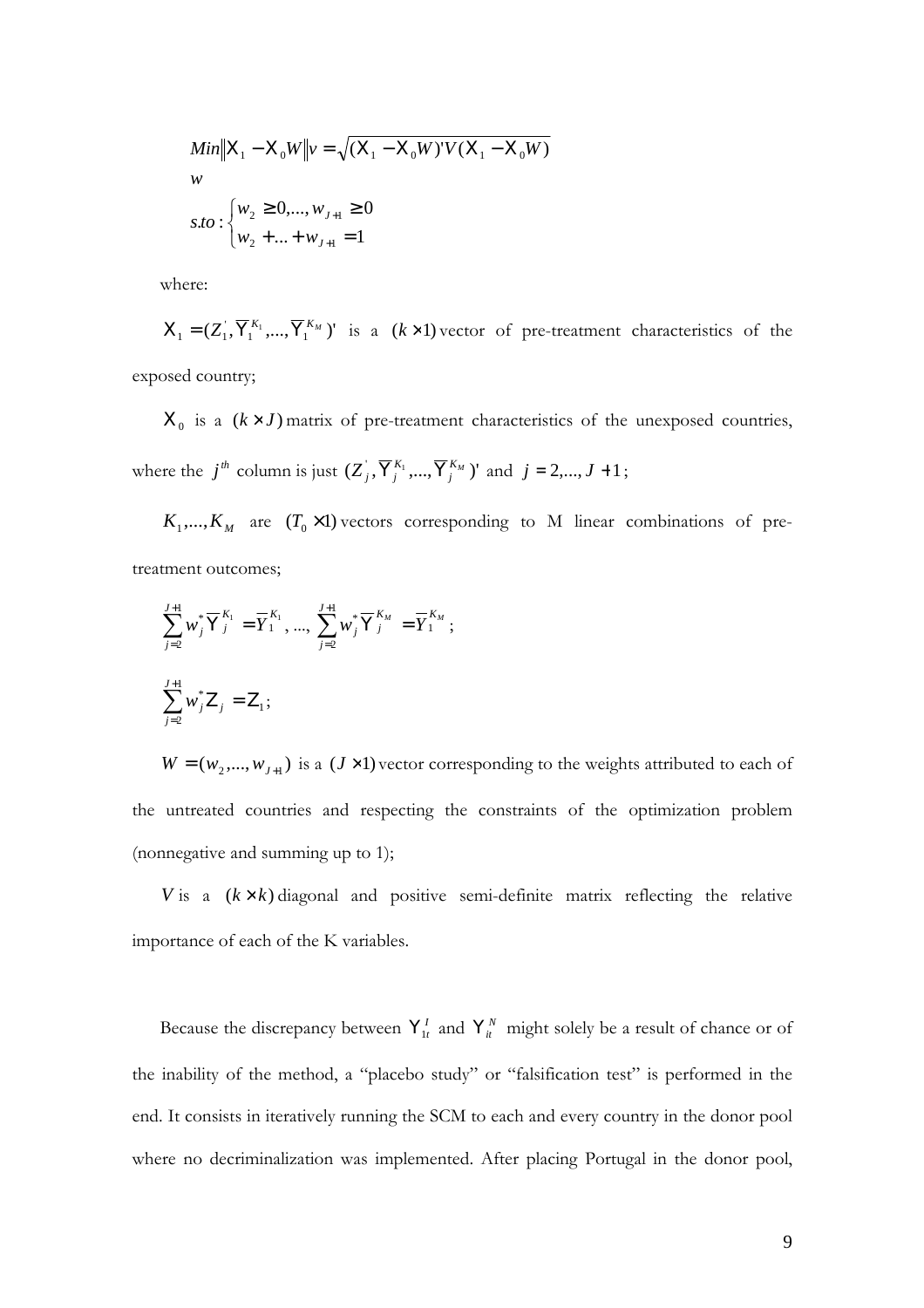each country at the time is selected to become a false treatment country and the SCM will determine the impact of the Portuguese drug policy in each of the countries. If on average this impact is greater in Portugal than in the majority of the control countries we can tell with some degree of certainty that the decriminalization of drugs in Portugal did in fact had some impact on the outcome under study. This placebo study is essential to infer about the significance of the estimates.

Now, after having presented this general model, we just have to apply it to our case study where the treatment unit is Portugal and the treatment period is 2001.

# **4. Data**

Data was collected for 30 European countries: the 27 EU member states plus Croatia, Turkey and Norway. The time period under analysis goes from 1990 to 2008, covering 11 years of pre-treatment data and 7 years of post-treatment data. Due to the lack of data regarding outcomes on drugs many constraints were faced when constructing this database. Namely, some countries and years had to be dropped out from the panel, since there can be no missing observations for the outcome under study for any of the control countries.<sup>2</sup>

WE studied the impact of the decriminalization on several outcome variables: seizures of heroin and cocaine (two of the most common and harmful drugs in the market), druglaw offenses, drug-related deaths and treatment demand. The choice of these outcomes was largely based on the availability of harmonized data across the countries and WE tried to cover different branches of the problem. WE also attempted to study the impact of decriminalization on the prevalence of AIDS among injecting drug users, but unfortunately the SCM was not able to deliver a reasonable fit: no convex combination of countries could

<sup>&</sup>lt;sup>2</sup> The following 10 countries were never used: Cyprus, Czech Republic, Estonia, Latvia, Lithuania, Malta, Romania, Slovakia, Croatia and Turkey.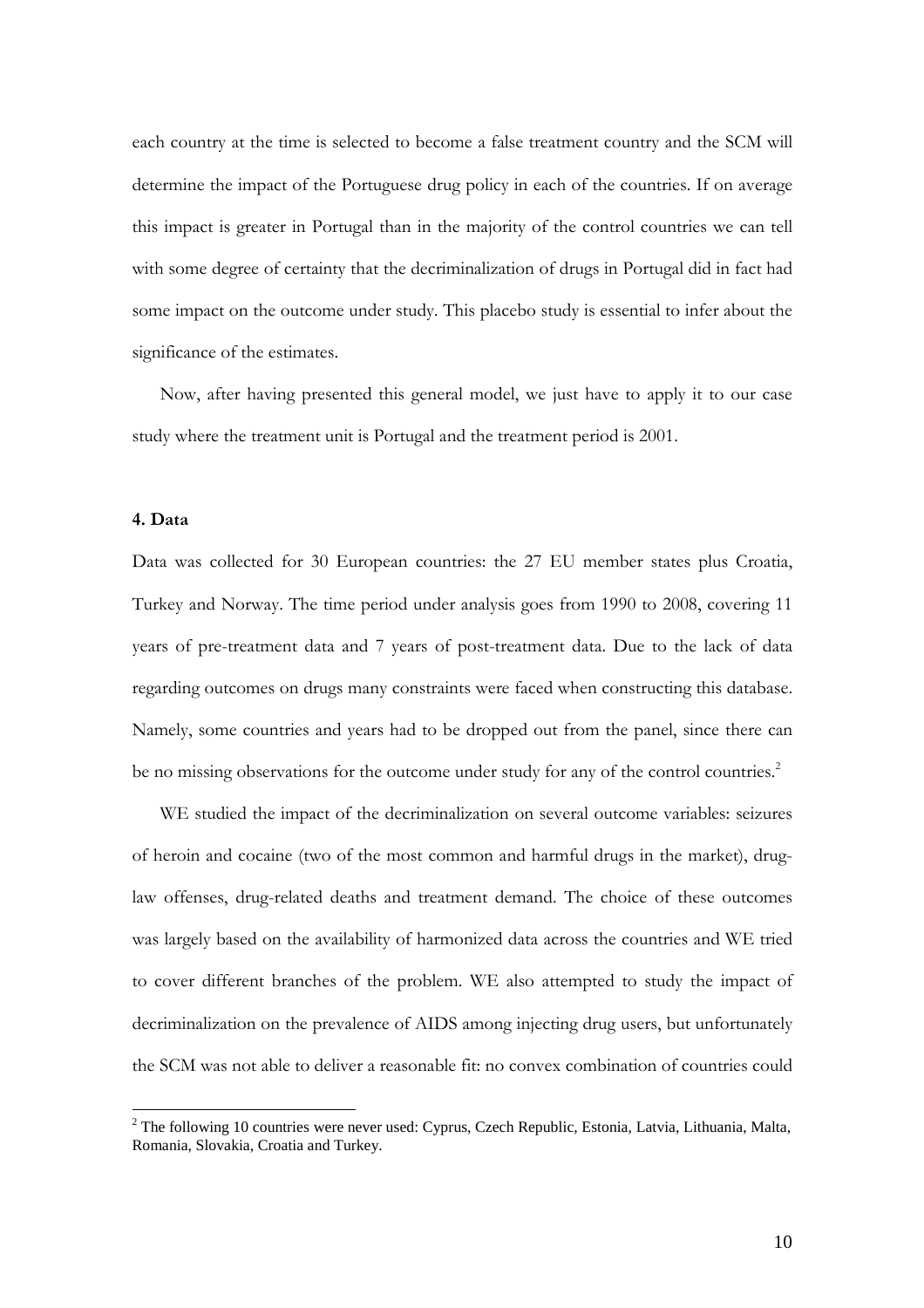resemble Portugal well enough in the pre-treatment period. Thus, no valid inference could be drawn from the achieved results.

As for the predictors, the following were considered: GDP, unemployment rate, a civil liberties indicator<sup>3</sup>, the proportion of young population (aged 15 to 24), the retail prices of opiates and cocaine, alcohol consumption and tobacco prevalence. The first two predictors characterize the economic situation of the country; the third refers to social freedom; the fourth is to account for the fact that the drug problem occurs in larger scale among the youth; the prices of drugs is a market indicator of the interaction between demand and supply; and finally alcohol and tobacco characterizes the social habits that are more often related to drug environments. Additionally, WE included in the list of predictors of each outcome variable the mean of the outcome itself across the potential controls for each two years of the pre-treatment period. This allows for a better fit of the synthetic control country.

A detailed explanation of all the variables as well as their respective sources is available in appendix A.

# **5. Estimation**

 $\overline{a}$ 

In this section WE present the empirical results of the study, analysing each outcome separately. The tables and figures mentioned here can be found in appendix B.

### • **Heroin and cocaine seizures**

For both the number of heroin seizures and the number of cocaine seizures, 11 countries were used as potential controls for the period ranging from 1990 to 2007. A number of

<sup>&</sup>lt;sup>3</sup> Based on surveys and involving: freedom of expression and believe, association and organization rights, Rule of Law, and personal autonomy and individual rights.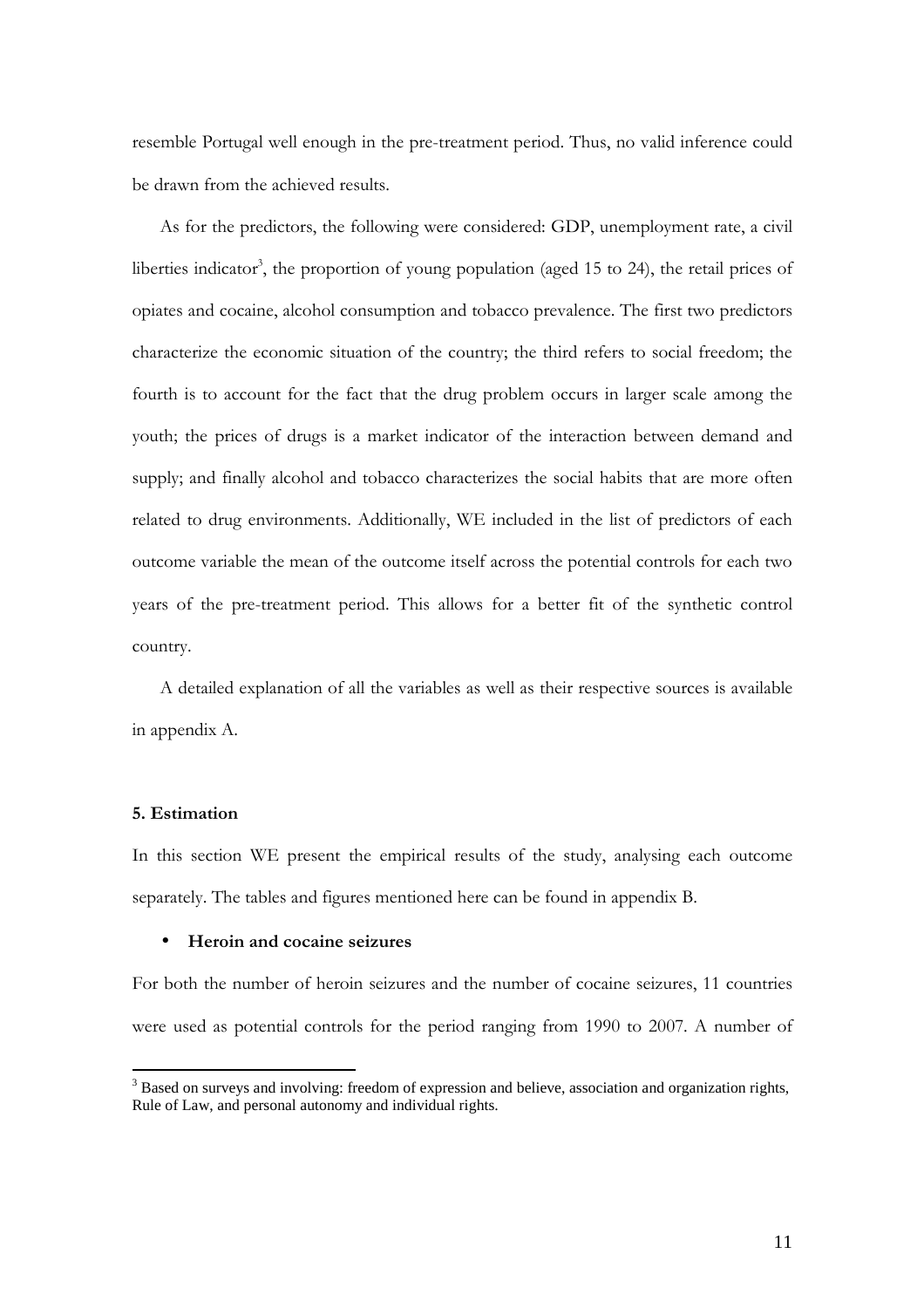countries were not considered due to lack of information. The composition of the donor pool and the respective weights attributed to each control country is shown in table 1.

After having constructed the synthetic Portugal, one can visualize the trends of the number of seizures for Portugal and its synthetic counterpart. Figure 1 displays the trends of the number of heroin seizures, while figure 3 refers to cocaine. We see that in the pretreatment period, the dotted line representing synthetic Portugal is very close to the one describing the true Portuguese trend. This goodness of fit is also represented in table 2 where we can see how close the predictor values are among each other. They compare the characteristics of Portugal and synthetic Portugal for the period previous to 2001, the period for which the difference between the predictor means was to be minimized. The last row of the table indicates the Root Mean Squared Prediction Error (RMSPE): a measure of the goodness of fit aimed to be as small as possible.

#### [Insert Figures 1 and 3 about here]

The impact of the decriminalization of drugs is given by the estimated difference between the line representing Portugal and its synthetic counterpart in the period after the implementation of the policy. In figure 1 we see a sharp decline in the number of heroin seizures registered in Portugal after 2001 and the discrepancy between the lines suggests that this decline would have been much less accentuated in the absence of a policy. In figure 3 we observe a very modest increase in the number of cocaine seizures verified in Portugal and the dotted line suggests that this increase would have been a sharp one if no decriminalization had occurred. The results show that the decriminalization had a substantial negative impact on the number of both heroin and cocaine seizures. Note that the actual Portuguese trends for both drugs start declining in the year of 1999 (not 2001), which might be an anticipation effect arising from the adoption of the new National Strategy for Fight against Drugs in 1999. As the approach towards the drug problem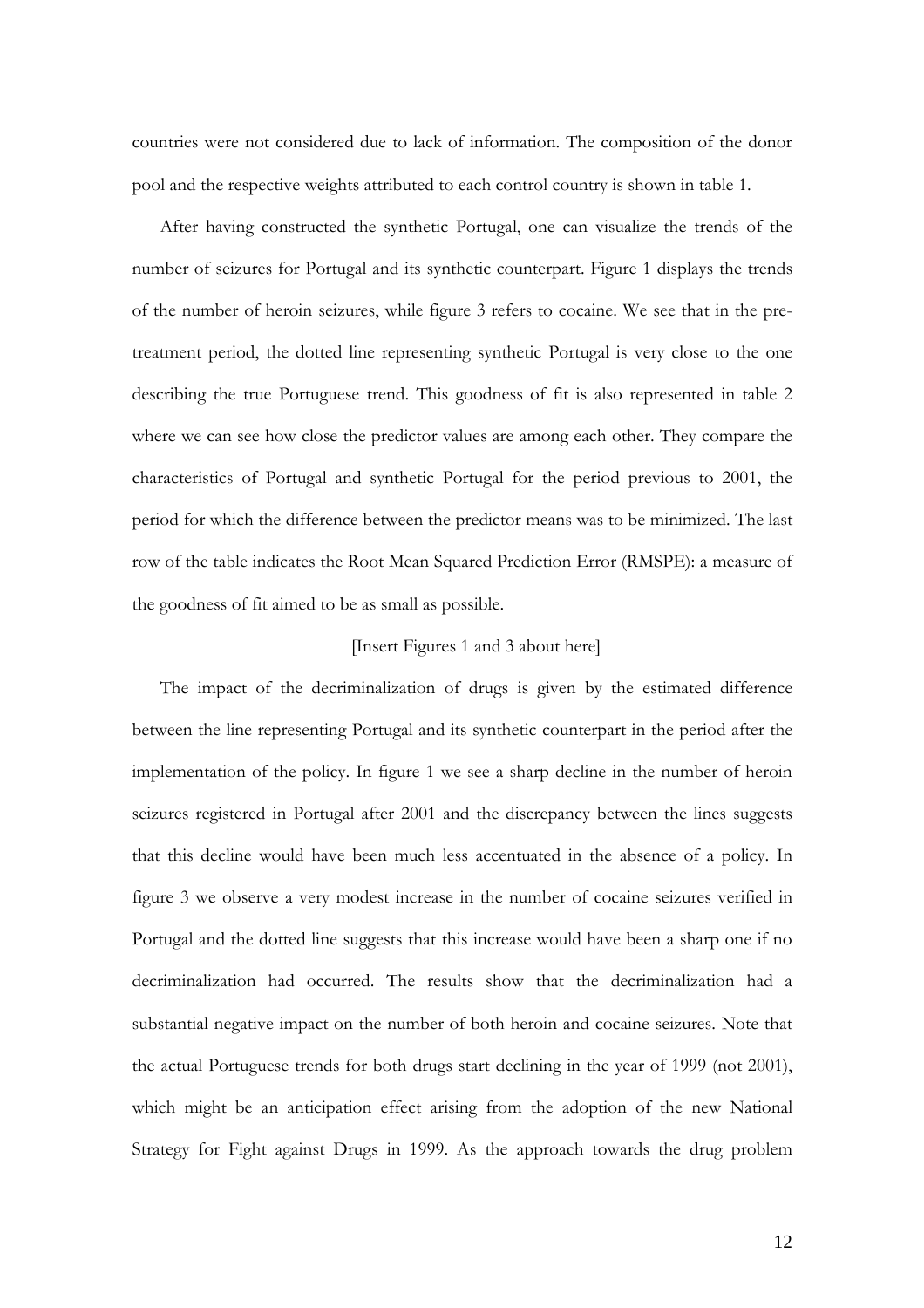shifted from a punitive one to a health-directed one, police enforcement might have directed its focus of action to the supply side. Instead of seizing small quantities from lots of consumers, police might have preferred to tackle the base of the problem by seizing large quantities from the big dealers.

In order to access the significance of the results suggesting a negative impact of the decriminalization in the number of seizures, we need to perform the placebo tests. Figures 2 and 4 display the estimated gaps in the number of heroin and cocaine seizures, respectively, between Portugal as well as all the other false treatment countries and each respective synthetic counterpart. What we want is to have most of the gray lines to have higher gaps than the line in bold referring to Portugal in the post-treatment period. As we may see, the graphs show that our initial results are not very robust in the case of heroin, but are indicative of a significant effect for cocaine.

[Insert Figures 2 and 4 about here]

#### • **Drug law offenses**

The study of the impact of drug decriminalization on the number of drug law offenses revealed that the policy was beneficial to the Portuguese drug situation.

Due to data constraints the donor pool of this outcome is composed by 12 countries, with their assigned weights represented in table 1, covering a time horizon of 17 years: from 1991 to 2007.

Figure 5 depicts the trend for the drug-law offenses observed in Portugal and in the synthetic Portugal. The small gap between the two lines in the pre-intervention period indicates that the convex combination of the 5 countries assigned with a positive weight in the synthetic region is a good approximation of Portugal itself before 2001. Moreover, the mean values of the predictors of this outcome presented in table 2 show this resemblance.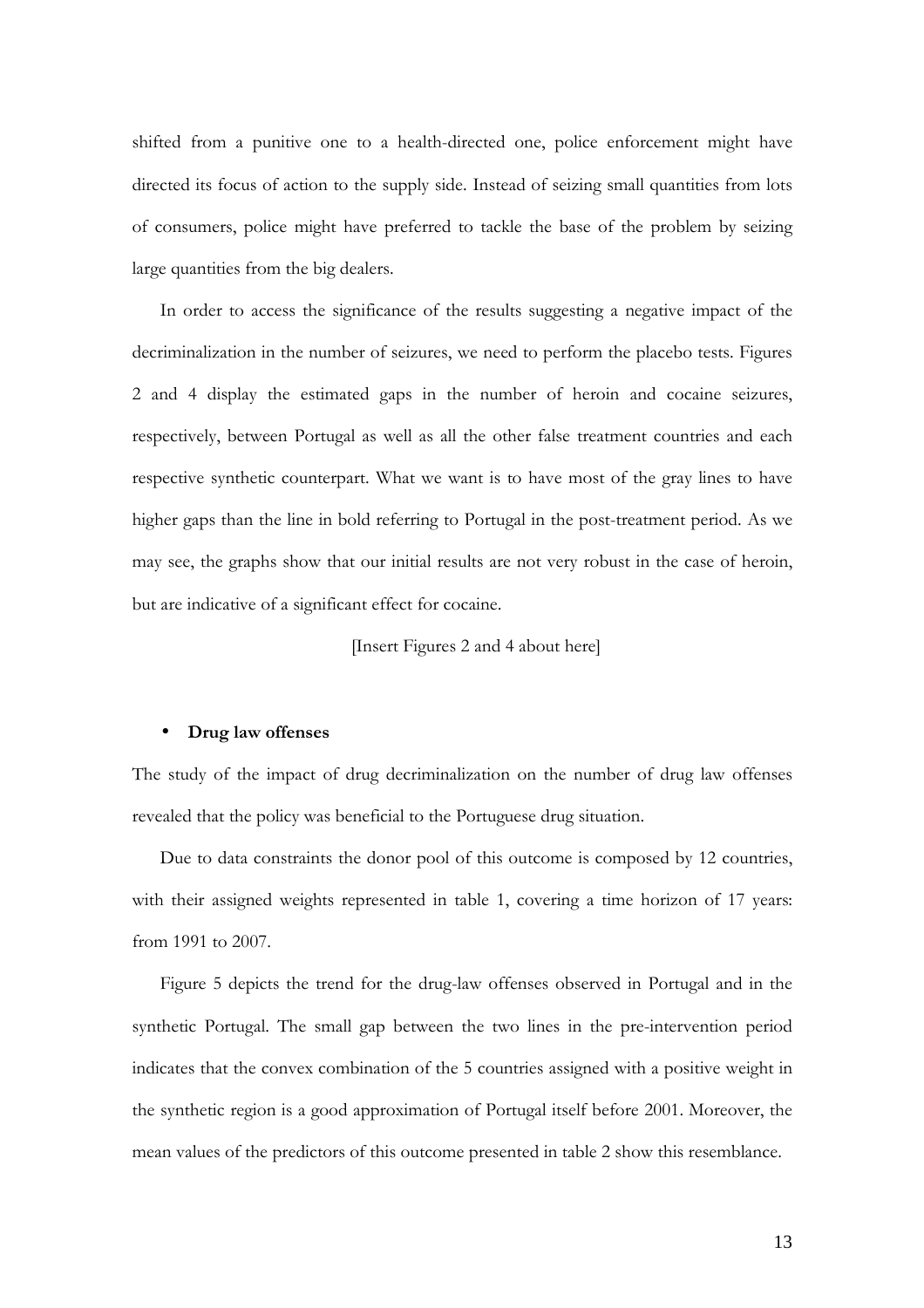#### [Insert Figure 5 about here]

The discrepancy between the lines in the period following the decriminalization tells us that the policy had a negative impact on the number of drug-law offenses. Naturally this conclusion is solely valid under the assumption that the level of efficiency of the police force is more or less the same throughout the countries and through time.

The placebo study exhibited in figure 6 supports the robustness of the result. Indeed, the estimated effect for Portugal is quite large relative to the effect for a country chosen at random from the pool.

[Insert Figure 6 about here]

#### • **Drug-related deaths**

The estimation suggests that decriminalization contributed to a decrease in the number of drug-related deaths.

The donor pool is a selection of 14 countries for which there are no missing observations of the outcome variable. Norway stands out in the pool with a weight of 61% as we can see in table 1.

The SCM was run for a time horizon from 1990 to 2006 and, for the period previous to 2001, table 2 shows the similarity between Portugal and its synthetic counterpart. In the post-treatment period, the dotted line (depicted in figure 7) representing synthetic Portugal follows a path above the Portuguese one, but yet decreasing. This means that in the absence of the decriminalization there would have been a higher number of drug-related deaths. However, one has to be careful when analysing the Portuguese trend because the Portuguese definition of drug-related deaths is broader than that of most European countries: it contemplates all autopsies testing positive for toxicological examinations, while for most European countries national definitions are stricter accounting only for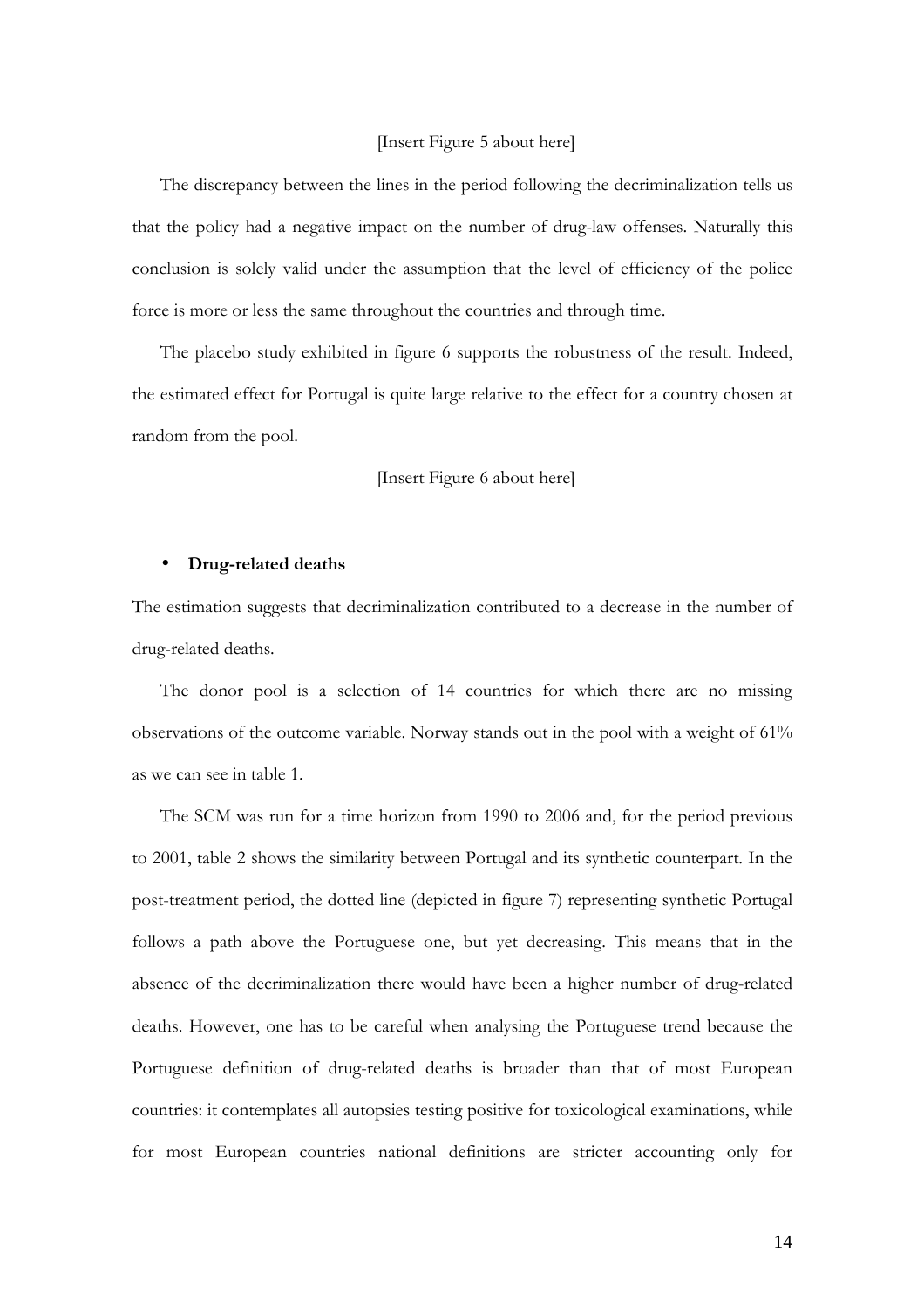overdoses. This weak uniformity represents a major drawback for this comparative case study since it may overestimate the number of deaths in Portugal that is directly connected with drugs.

### [Insert Figures 7 and 8 about here]

The placebo tests that were performed to the control countries seem to validate the estimated impact of the policy (see figure 8).

#### • **New clients entering treatment**

Unfortunately, for this outcome variable the dataset is relatively short. Since there is very few data regarding treatment units, the donor pool is composed solely by 7 countries and the time horizon goes from 1996 to 2008, being restricted to a pre-intervention period of 5 years.

The weight distribution among the control countries is presented in table 1 and the predictor balance is presented in table 2. Despite the size of the dataset, the goodness of fit provided by the SCM was quite satisfactory.

The Portuguese trend in figure 9 shows a declining trend in the number of clients entering treatment from 1999 till 2006. Only in the two subsequent years did the country register an increase in this number. The decline is surprising since the new course of thinking defined by the new National Strategy for Fight against Drugs is more healthoriented and focused on treatment improvement. However, one has to understand the strategy involved. In a first stage, it aimed at enhancing the proximity to drug addicts through treatment and prevention campaigns in the streets and in a subsequent phase encouraging drug addicts to undergo treatment in the treatment centres. The ultimate objective is to include drug addicts in treatment programs which include social and psychointervention, and not only promoting harm-reduction programs in the areas of substitution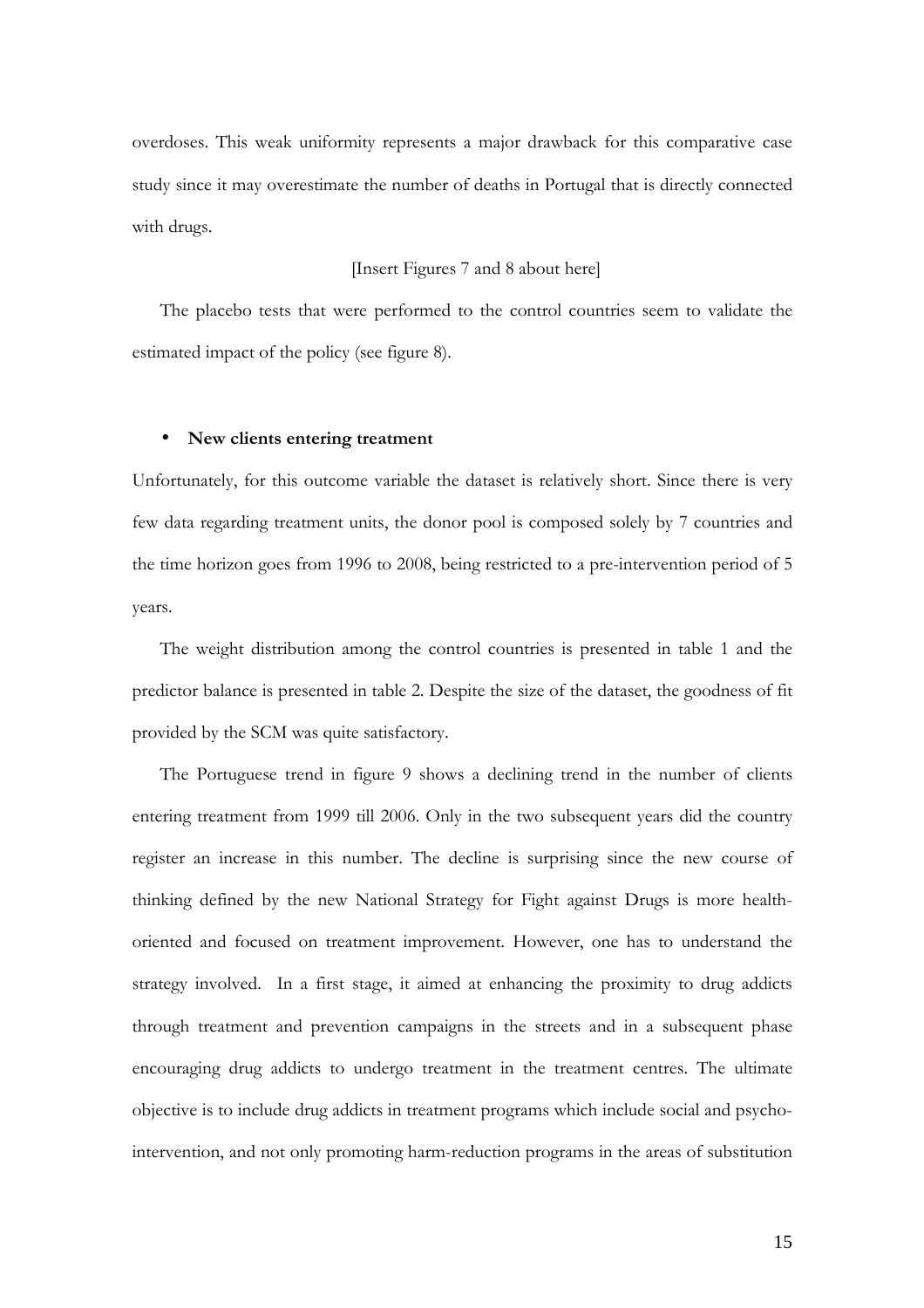by methadone and sanitary intervention. Therefore, in the future, the number of clients entering treatment centres is expected to increase as possibly suggested by the trend in 2007 and 2008.

#### [Insert Figures 9 and 10 about here]

The placebo study in figure 10 concludes that the result is not drawn by chance but rather the decriminalization had an impact on the number of clients entering treatment centres.

#### **6. Conclusion**

This paper is a contribution of economic analysis to the area of illicit drugs' policy design. It investigates the effect of the decriminalization law in Portugal on some drug-related outcomes using the Synthetic Control Method for comparative case studies of Abadie and Gardeazabal (2003). The results suggest that drug decriminalization contributed to a decrease in the number of seizures of hard drugs, namely heroine and cocaine, which is an indirect indication of drug supply reduction in Portugal. Moreover, the results associate the policy change with a decrease in both the number of drug-law offenses and the number of drug-related deaths. Another finding concerns treatment demand: drug decriminalization had a negative impact in the number of clients entering treatment. This is a bit unexpected knowing that one of the objectives of the reform was to improve public health through extended access to treatment and better treatment facilities. Hence the result can be explained by one of two reasons: either the policy objectives were not met in this area or the effects of the policy are yet to come. Given that the number of clients entering treatment is rising since 2007, the second reason is more likely to be closer to the truth.

All in all, policy makers should not fear the consequences of rethinking their attitude towards the drug problem. Decriminalization might actually be a good solution for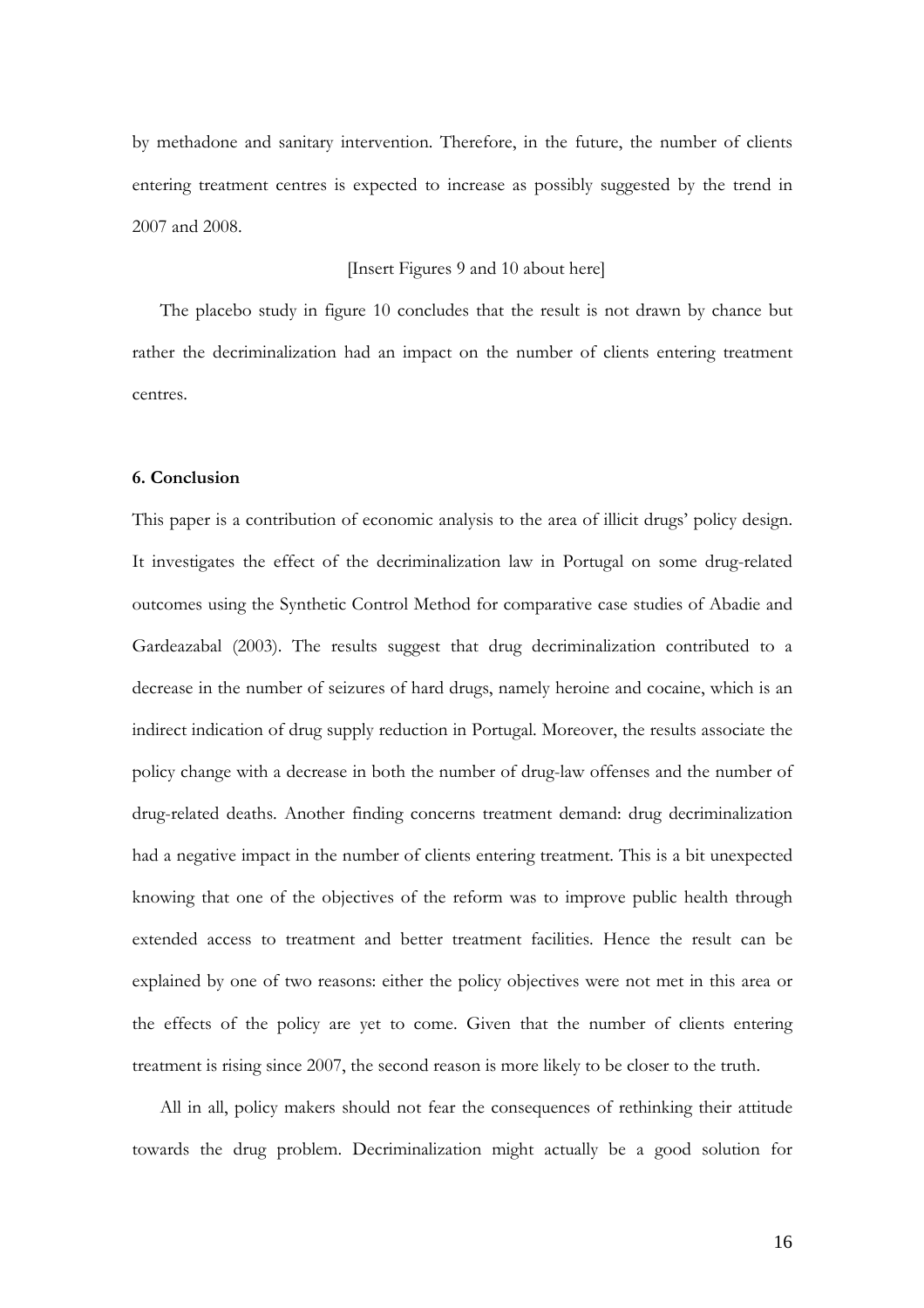countries with characteristics similar to Portugal. Moreover, if European countries harmonize their policies we would definitely observe a stronger international cooperation on this matter.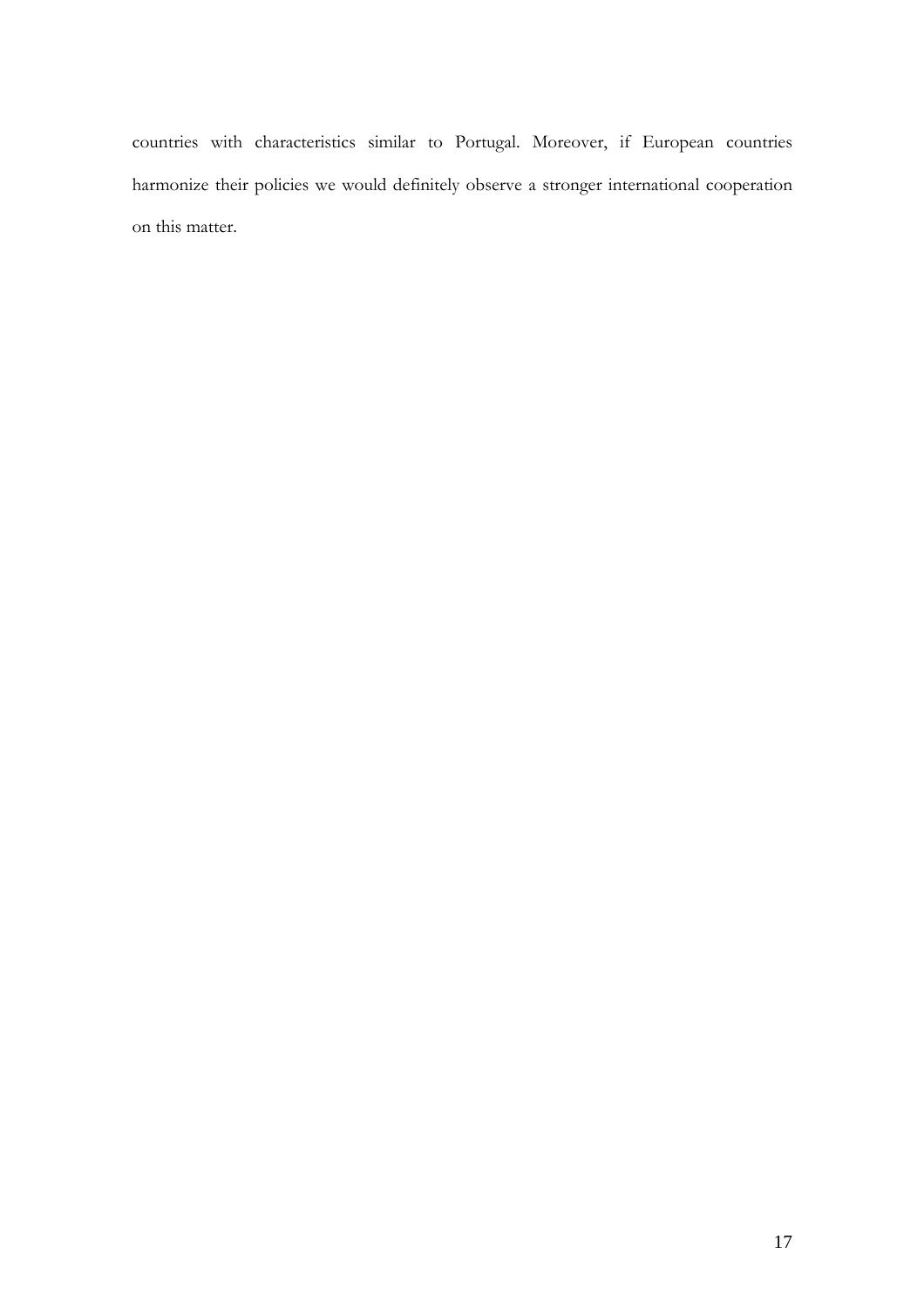#### **References**

Abadie, A.; Diamond, A.; and Hainmueller, J.. 2009. "Synthetic Control Methods for Comparative Case Studies: Estimating the Effects of California's Tobacco Control Program." Journal of the American Statistical Association.

Abadie, A..; Gardeazabal, J.. 2003. "The Economic Costs of Conflict: a Case Study of the Basque Country." American Economic Review, 93 (1): 112-132.

Becker , G.S. and Murphy, K.M.. !988. "A Theory of Rational Addiction." Journal of Political Economy, 96: 675-700.

European Monitoring Centre for Drugs and Drug Addiction. 2010. "The State of the Drugs Problem in Europe: Annual Report 2010." European Monitoring Centre for Drugs and Drug Addiction, Lisbon.

Greenwald, Glenn. 2009. "Drug Decriminalization in Portugal, Lessons for Creating Fair and Successful Drug Policies." Cato Institute.

Hughes, C. and Stevens, A.. December 2007. "The effects of decriminalization of drug use in Portugal." The Beckler Foundation Drug Policy Program.

MacCoun, R. and Reuter, P.. 1997. "Interpreting Dutch Cannabis Policy: Reasoning by Analogy in the Legalization Debate." Science, 278: 47-52.

MacCoun, R. and Reuter, P.. 2001. "Evaluating Alternative Cannabis Regimes." The British Journal of Psychiatry, 178: 123-128.

Mazerolle, L., Soole D.W. and Rombouts, S.. 2006. "Street-level drug law enforcement: a Meta-analytical Review." Journal of Experimental Criminology, 2(4): 409-435.

Ministério da Saúde and Instituto da Droga e Toxicodependência. March 2006 (4<sup>th</sup> edition).

"Estratégia Nacional de Luta contra a Droga." Ministério da Saúde, Instituto da Droga e

Toxicodependência, Imprensa Nacional – Casa da Moeda.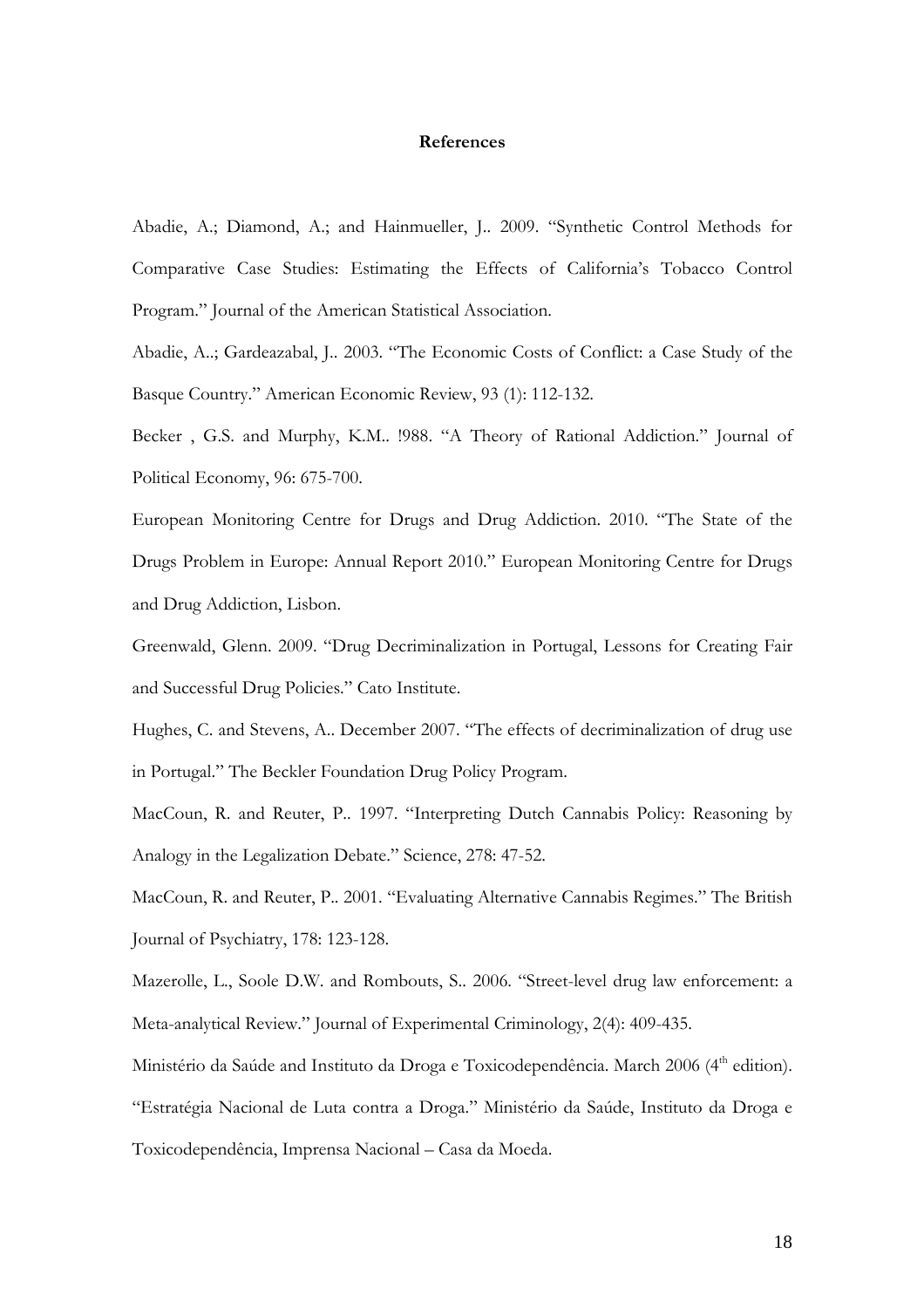Renarman et al.. May 2004. "The Limited Relevance of Drug Policy: Cannabis in Amsterdam and in San Francisco." American Journal of Public Health, 94 (5).

Reuters, P. and Stevens, A.. April 2007. "An Analysis of UK Drug Policy, a monograph prepared for the UK Drug Policy Commission."

Solivetti, L.M.. 2001. "Drug Use Criminalization v. Decriminalization: an Analysis in the light of the Italian Experience." Swiss Federal Office of Public Health.

Van Ours, J.C. and Pudney, S.E.. 2006. "On the Economics of Illicit Drugs." De Economist, 154(4): 483-490.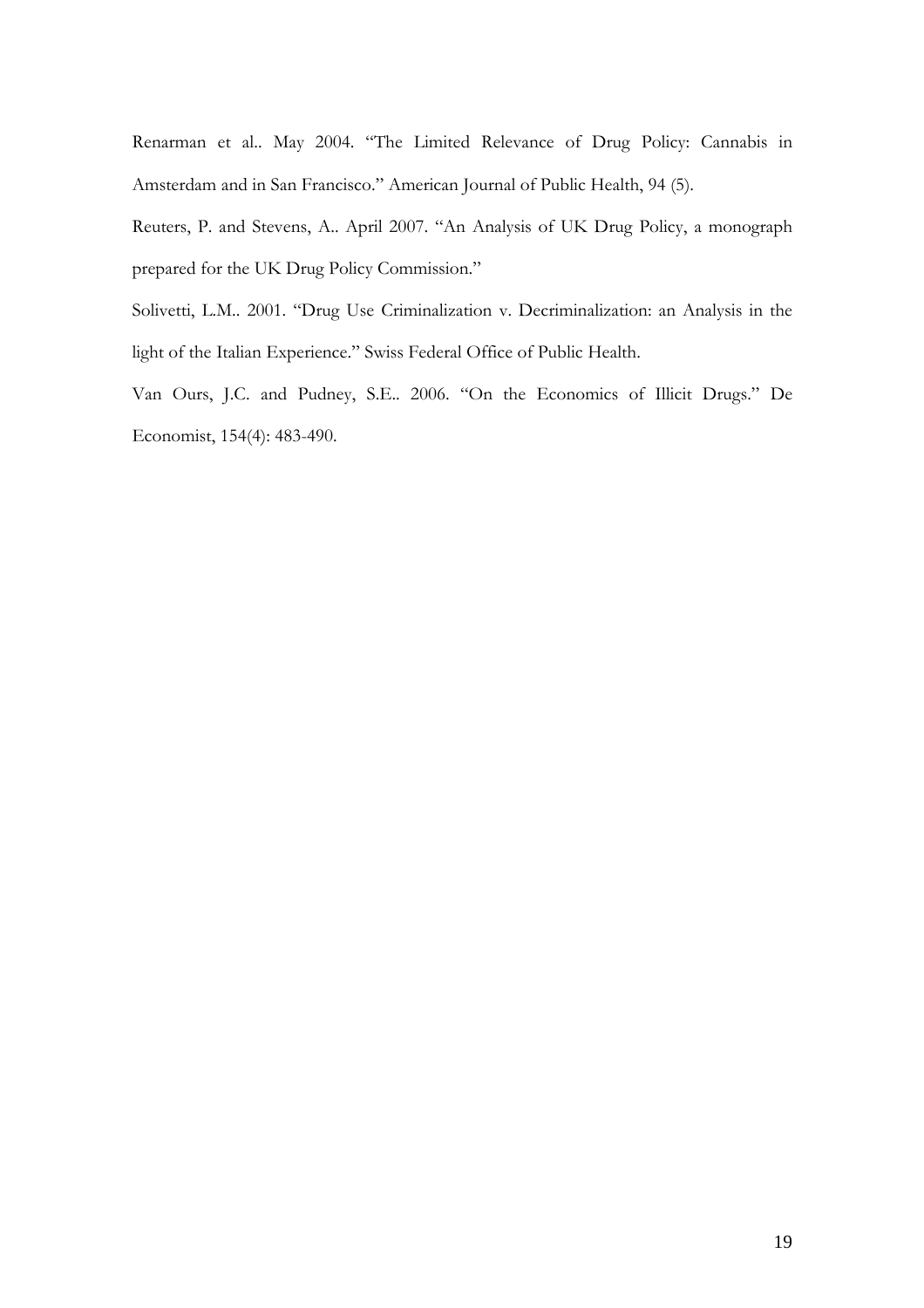# **Appendix A: Data Sources and Description**

| Variable                                   | Source                                 | Description                                                                                                                                                                                                                                                                                                                                                                                                          |
|--------------------------------------------|----------------------------------------|----------------------------------------------------------------------------------------------------------------------------------------------------------------------------------------------------------------------------------------------------------------------------------------------------------------------------------------------------------------------------------------------------------------------|
| Heroin seizures                            | <b>EMCDDA</b>                          | Number of heroin seizures by law enforcement<br>agencies, mainly police, costums officials and<br>national guard. The numbers of seizures are usually<br>considered as a better indicator of trends than the<br>quantities seized because the latter may fluctuate<br>from one year to another due to a small number of<br>large seizures. Note that the variable is affected by<br>differences in police practices. |
| Cocaine<br>seizures                        | <b>EMCDDA</b>                          | Same as above, but concerning cocaine.                                                                                                                                                                                                                                                                                                                                                                               |
| Drug law<br>offenses                       | <b>EMCDDA</b>                          | Number of reports of drug law offenses, including<br>drug use and possession for use, production,<br>trafficking and dealing. It reflects differences in<br>legislation and law enforcement.                                                                                                                                                                                                                         |
| Drug-related<br>deaths                     | <b>EMCDDA</b>                          | Number of acute drug-related deaths recorded in<br>EU Member States according to national definitions.                                                                                                                                                                                                                                                                                                               |
| New clients<br>entering<br>treatment       | <b>EMCDDA</b>                          | Number of clients entering a treatment centre for<br>the first time in their lifes.                                                                                                                                                                                                                                                                                                                                  |
| Gross<br>Domestic<br>Product per<br>capita | OECD (national<br>accounts data files) | Constant 2005 US dollars.                                                                                                                                                                                                                                                                                                                                                                                            |
| Civil Liberties<br>Indicator               | Freedomhouse.org                       | Rating of civil liberties between 1 (most free) to 7<br>(least free). It reflects an overall judgment based on<br>survey results, involving questions grouped into four<br>subcategories: freedom of expression and believe;<br>associational and organizational rights; Rule of Law;<br>and personal autonomy and individual rights.                                                                                |
| Unemployment ILO<br>rate                   |                                        | Total unemployment as a percentage of total labour<br>force.                                                                                                                                                                                                                                                                                                                                                         |
| Proportion of<br>youth                     | <b>EUROSTAT</b>                        | Proportion of population aged between 15 and 24<br>years old.                                                                                                                                                                                                                                                                                                                                                        |
| Price of opiates                           | UN world drug<br>report 2009           | Retail price (street price) of opiates, US\$/gram.                                                                                                                                                                                                                                                                                                                                                                   |
| Price of cocaine UN world drug             | report 2009                            | Retail price (street price) of cocaine, US\$/gram.                                                                                                                                                                                                                                                                                                                                                                   |
| Alcohol<br>consumption                     | OECD Health<br>Data                    | Liters consumed per capita by people aged above 15<br>years old.                                                                                                                                                                                                                                                                                                                                                     |
| Tobacco<br>consumption                     | OECD Health<br>Data                    | Percentage of population above 15 years old who<br>are daily smokers.                                                                                                                                                                                                                                                                                                                                                |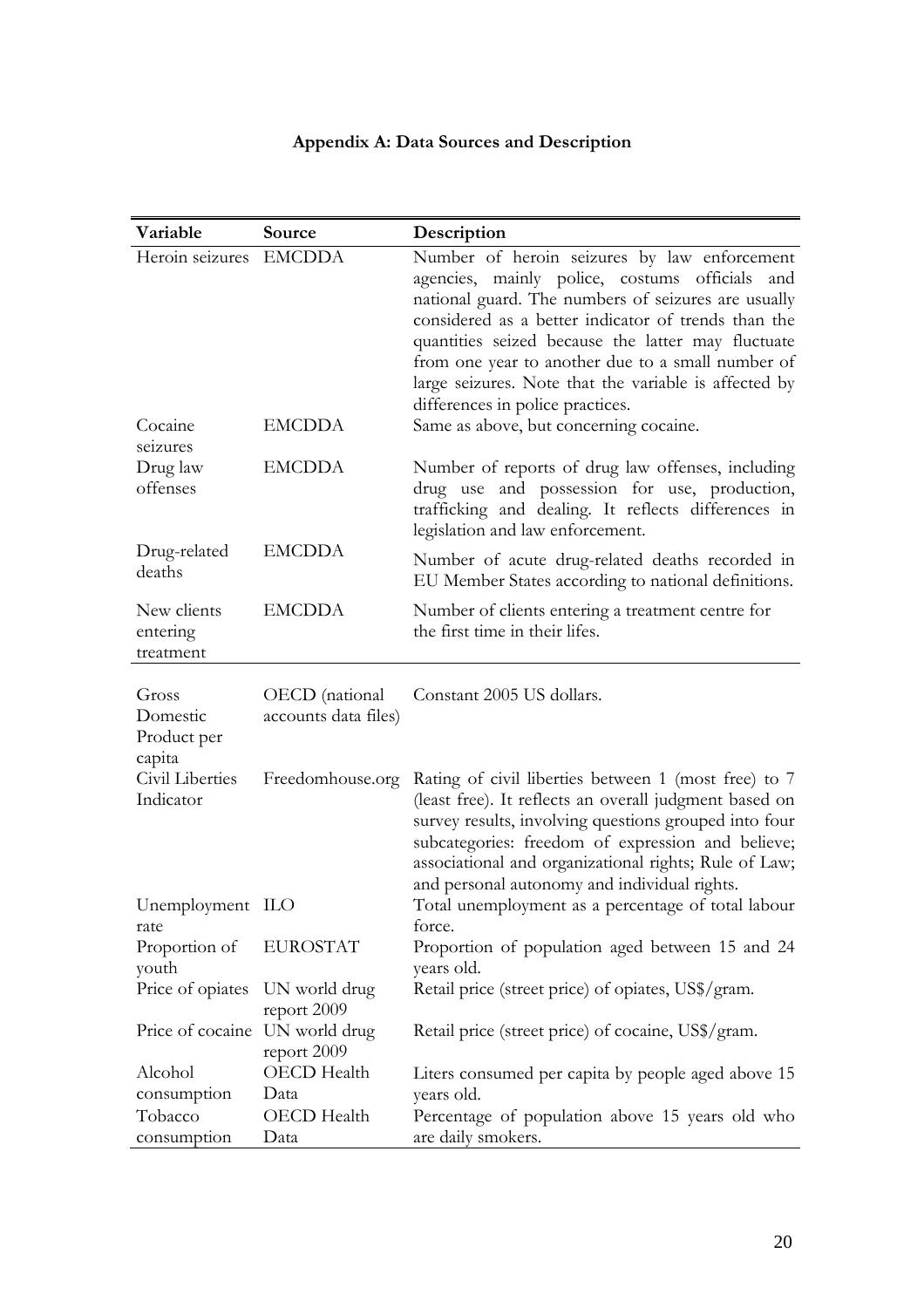Note: EMCDDA stands for European Monitoring Centre for Drugs and Drugs Addiction. It is responsible for collecting country data on drugs from all European countries. National drug monitoring centres report to this agency which organizes the information in an harmonized manner passive to be comparable at the European level. This decentralized EU agency was formally established in 1993 and is based in Lisbon since 1995.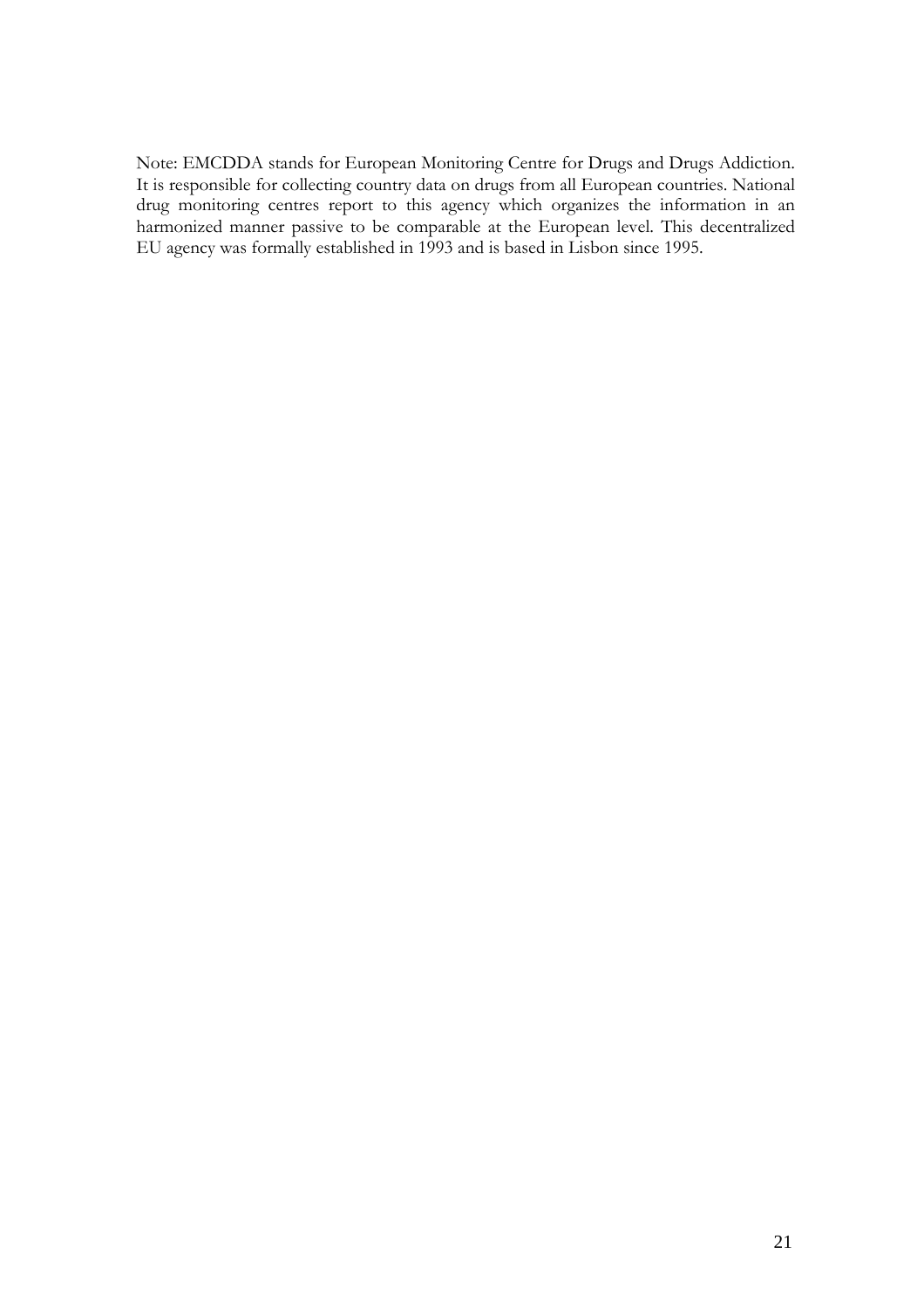# **Appendix B: Results**

|  |  |  | Table 1: Weight distribution in the donor pool for each outcome. |  |
|--|--|--|------------------------------------------------------------------|--|
|  |  |  |                                                                  |  |

| Control    | Heroin seizures | Cocaine seizures | Control  | Drug-law         |
|------------|-----------------|------------------|----------|------------------|
| country    |                 |                  | country  | offenses         |
| Austria    | 0,037           | 0,632            | Austria  |                  |
| Belgium    |                 | 0,013            | Belgium  |                  |
| Denmark    |                 |                  | Denmark  | 0,121            |
| France     |                 |                  | Finland  |                  |
| Germany    |                 |                  | France   | $\left( \right)$ |
| Ireland    | 0,072           |                  | Germany  | 0,091            |
| Luxembourg |                 |                  | Hungary  |                  |
| Spain      | 0,504           | 0,118            | Ireland  |                  |
| Sweden     | 0,387           |                  | Poland   | 0,109            |
| UK         |                 | 0,237            | Slovenia | 0,227            |
| Norway     |                 |                  | Sweden   | 0,451            |
|            |                 |                  | UK       |                  |

| Control     | Drug-related     | Control     | New clients e |
|-------------|------------------|-------------|---------------|
| country     | deaths           | country     | treatmer      |
| Austria     |                  | Austria     | 0,128         |
| Bulgaria    | ( )              | Denmark     |               |
| Denmark     | $\left( \right)$ | Germany     |               |
| Finland     |                  | Greece      |               |
| France      |                  | Ireland     | 0,11          |
| Germany     |                  | Italy       | 0,554         |
| Greece      | 0,208            | Netherlands | 0,208         |
| Luxembourg  |                  |             |               |
| Netherlands |                  |             |               |
| Poland      | 0,119            |             |               |
| Spain       |                  |             |               |
| Sweden      | $\left( \right)$ |             |               |
| UK          | 0,063            |             |               |
| Norway      | 0,61             |             |               |

| Control     | New clients entering |  |
|-------------|----------------------|--|
| country     | treatment            |  |
| Austria     | 0,128                |  |
| Denmark     |                      |  |
| Germany     | 0                    |  |
| Greece      |                      |  |
| Ireland     | 0,11                 |  |
| Italy       | 0,554                |  |
| Netherlands | 0,208                |  |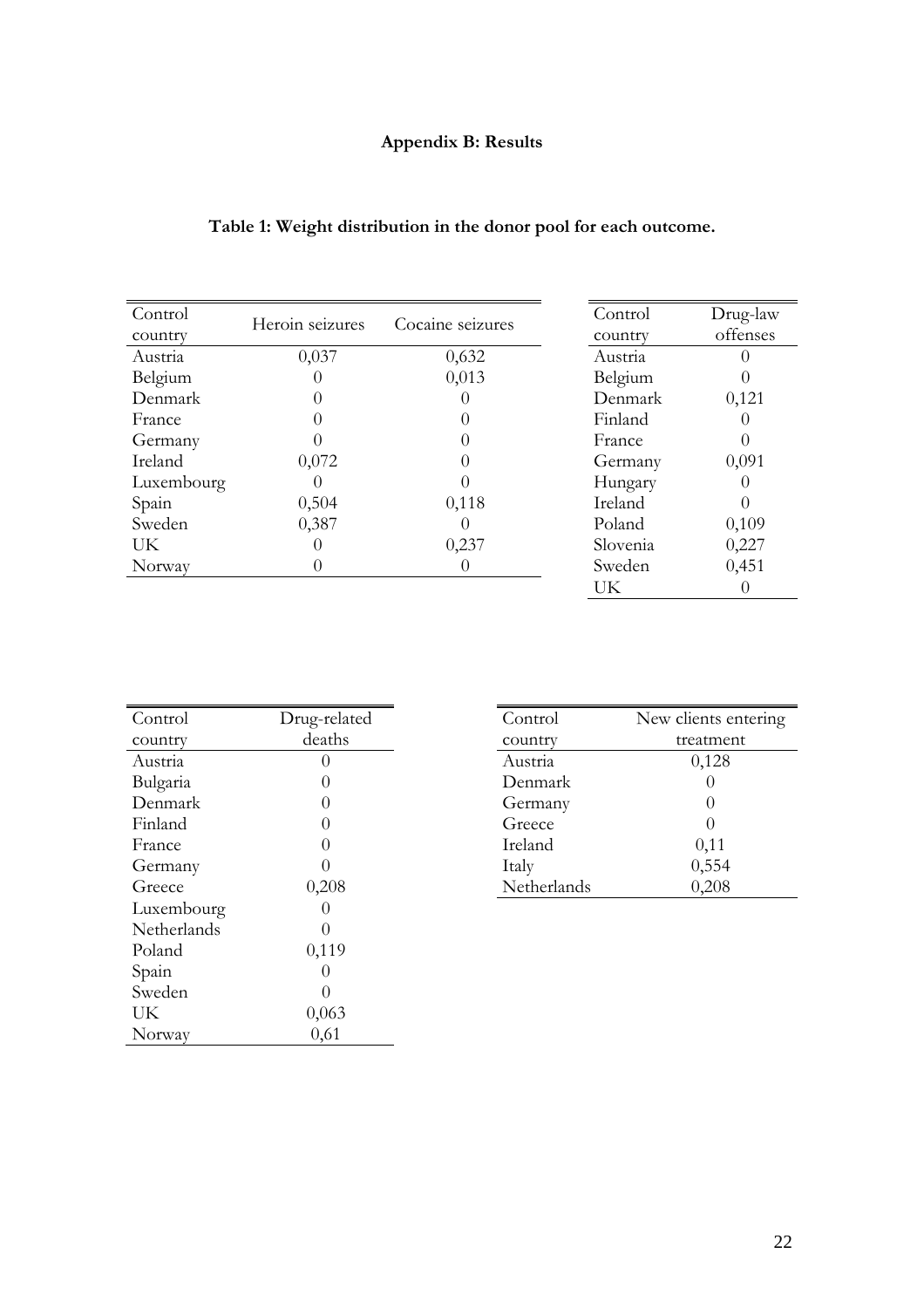| Outcome:                 | treated        | synthetic | Outcome:            | treated | synthetic |
|--------------------------|----------------|-----------|---------------------|---------|-----------|
| heroin seizures          |                |           | cocaine seizures    |         |           |
| $log_g dp$               | 9.565          | 10.117    | $log_g dp$          | 9.545   | 10.247    |
| $log_f$ fiwcl            | 0.063          | 0.263     | $log_f$ fiwcl       | 0.063   | 0.229     |
| unemployment             | 5.472          | 13.415    | unemployment        | 5.473   | 6.973     |
| age15to24                | 15.845         | 14.773    | age15to24           | 15.845  | 13.42     |
| log_opprice              | 4.158          | 4.952     | log_cocprice        | 4.046   | 4.771     |
| alcohol                  | 14.236         | 9.853     | alcohol             | 14.236  | 12.757    |
| tobacco                  | 20.05          | 28.265    | tobacco             | 20.05   | 26.264    |
| $log_{\text{eff}}(1990)$ | 7.205          | 7.287     | $log\_coc(1990)$    | 5.846   | 5.85      |
| $log_{\text{eff}}(1992)$ | 7.758          | 7.664     | $log\_coc(1992)$    | 6.33    | 6.235     |
| $log_{\text{eff}}(1994)$ | 7.663          | 7.839     | $log\_coc(1994)$    | 6.345   | 6.552     |
| $log_{\text{eff}}(1996)$ | 8.239          | 8.118     | $log\_coc(1996)$    | 7.058   | 6.997     |
| $log_{\text{eff}}(1998)$ | 8.229          | 8.292     | $log\_coc(1998)$    | 7.227   | 7.206     |
| $log\_her(2000)$         | 8.071          | 8.115     | $log\_coc(2000)$    | 7.074   | 7.286     |
| <b>RMSPE</b>             |                | 0.087     | <b>RMSPE</b>        |         | 0.129     |
|                          |                |           |                     |         |           |
| Outcome:                 |                |           | Outcome:            |         |           |
| drug-law offenses        | treated        | synthetic | drug-related deaths | treated | synthetic |
| $log_g dp$               | 9.565          | 10.071    | $log_g dp$          | 9.565   | 10.207    |
| $log_f$ fiwcl            | $\overline{0}$ | 0.305     | $log_f$ fiwcl       | 0.063   | 0.332     |
| unemployment             | 5.55           | 8.298     | age15to24           | 15.845  | 13.726    |
| age15to24                | 15.81          | 13.767    | unemployment        | 5.473   | 6.837     |
| log_offenses(1992)       | 8.745          | 8.483     | log_deaths(1990)    | 4.407   | 4.552     |
| log_offenses(1994)       | 8.457          | 8.696     | log_deaths(1992)    | 5.05    | 4.868     |
| log_offenses(1996)       | 9.111          | 8.993     | log_deaths(1994)    | 4.96    | 5.098     |
| log_offenses(1998)       | 9.341          | 9.363     | log_deaths(1996)    | 5.447   | 5.464     |
| log_offenses(2000)       | 9.566          | 9.535     | log_deaths(1998)    | 5.82    | 5.732     |
| <b>RMSPE</b>             |                | 0.135     | $log\_deaths(2000)$ | 5.762   | 5.976     |

Outcome:<br>cocaine seizures treated synthetic unemployment  $5.473$   $6.973$ age15to24 15.845 13.42  $log\_{c}$  cocprice  $4.046$   $4.771$  $log\_{\rm coc}(1990)$  5.846 5.85 log\_coc(1992) 6.33 6.235 log\_coc(1994) 6.345 6.552 log\_coc(1996) 7.058 6.997 log\_coc(1998) 7.227 7.206 log\_coc(2000) 7.074 7.286<br>RMSPE 0.129 Outcome:<br>
drug-related deaths treated synthetic<br>
log gdp 9.565 10.207 age15to24 15.845 13.726 unemployment  $5.473$   $6.837$  $log$  deaths(1990) 4.407 4.552 log\_deaths(1992) 5.05 4.868 log\_deaths(1994) 4.96 5.098 log\_deaths(1996) 5.447 5.464 log\_deaths(1998) 5.82 5.732 log\_deaths(2000) 5.762 5.976 RMSPE 0.129

| Outcome:                   |                  | treated synthetic |  |
|----------------------------|------------------|-------------------|--|
| Clients entering treatment |                  |                   |  |
| $log_g dp$                 | 9.556            | 10.195            |  |
| $log$ _fiwcl               | $\left( \right)$ | 0.384             |  |
| unemployment               | 5.5              | 8.943             |  |
| age15to24                  | 15.36            | 13.118            |  |
| log_opprice                | 3.99             | 4.436             |  |
| log_cocprice               | 3.984            | 4.41              |  |
| alcohol                    | 13.16            | 10.311            |  |
| tobacco                    | 20.05            | 27.831            |  |
| $log_t$ reatm $(1996)$     | 9.2              | 9.198             |  |
| $log_t$ reatm $(1998)$     | 9.098            | 9.13              |  |
| $log_t$ reatm $(2000)$     | 9.165            | 9.161             |  |
| <b>RMSPE</b>               |                  | 0.016             |  |

**Table 2. Predictors' balance for each outcome variable**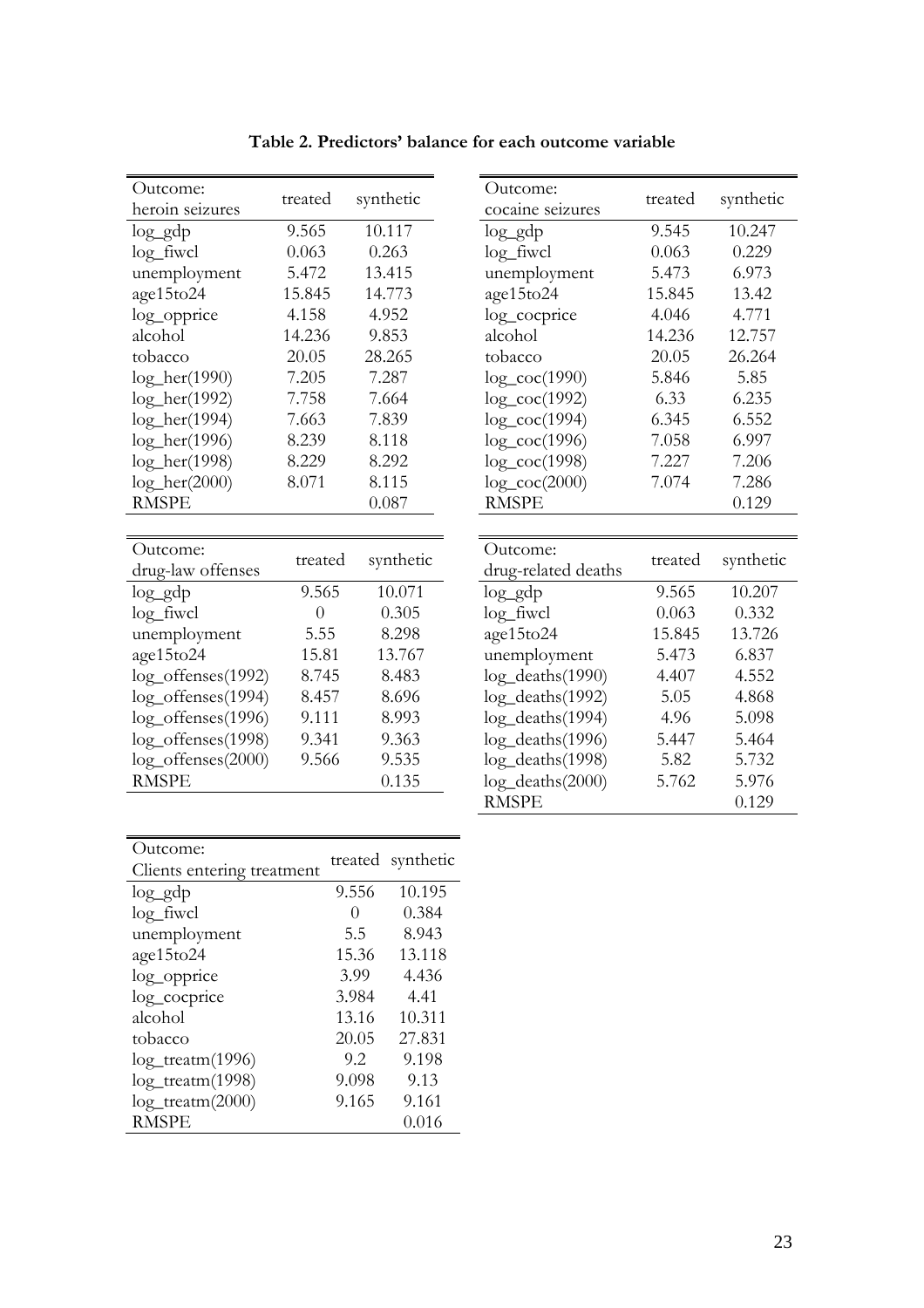**Fig 1. Trends in heroin seizures: Portugal vs. synthetic Portugal.** 











**Fig 2. Heroin seizures gaps in Portugal and placebo gaps.** 



**Fig 4. Cocaine seizures gaps in Portugal and placebo gaps.** 



**Fig 6. Drug-law offenses gaps in Portugal and placebo gaps.**